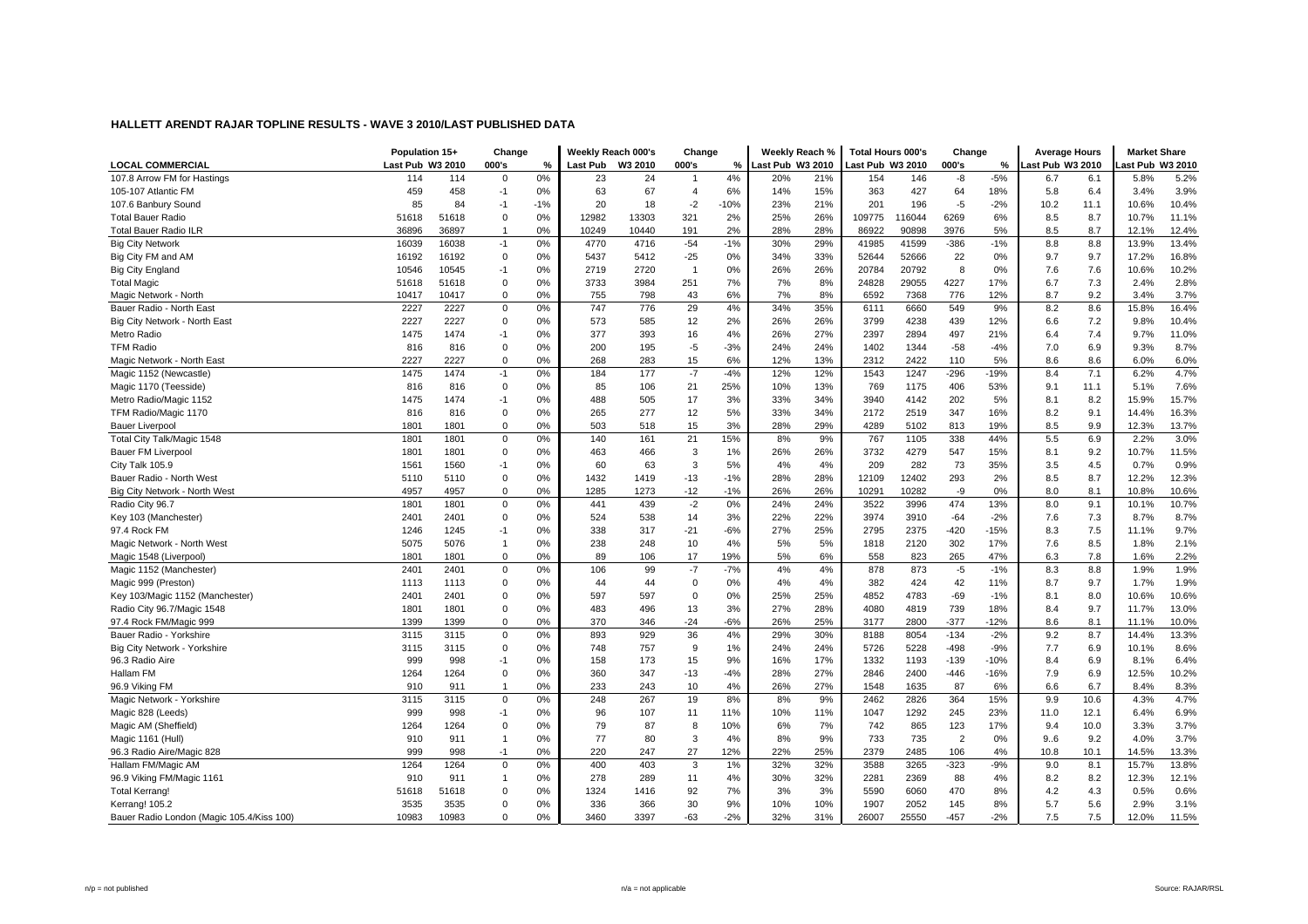|                                                        | Population 15+   |       | Change         |        | Weekly Reach 000's |         | Change         |        | Weekly Reach %                 |               | <b>Total Hours 000's</b> |       | Change         |        | <b>Average Hours</b> |      | <b>Market Share</b> |       |
|--------------------------------------------------------|------------------|-------|----------------|--------|--------------------|---------|----------------|--------|--------------------------------|---------------|--------------------------|-------|----------------|--------|----------------------|------|---------------------|-------|
| <b>LOCAL COMMERCIAL</b>                                | Last Pub W3 2010 |       | 000's          | %      | <b>Last Pub</b>    | W3 2010 | 000's          | %      | ast Pub W3 2010                |               | ast Pub W3 2010          |       | 000's          | %      | ast Pub W3 2010      |      | ast Pub W3 2010     |       |
| Kiss 100 FM                                            | 10983            | 10983 | $\mathbf 0$    | 0%     | 1848               | 1771    | $-77$          | $-4%$  | 17%                            | 16%           | 12129                    | 10776 | $-1353$        | $-11%$ | 6.6                  | 6.1  | 5.6%                | 4.9%  |
| Magic 105.4                                            | 10983            | 10983 | $\mathbf 0$    | 0%     | 2046               | 2149    | 103            | 5%     | 19%                            | 20%           | 13878                    | 14774 | 896            | 6%     | 6.8                  | 6.9  | 6.4%                | 6.7%  |
| <b>Total Kiss Network</b>                              | 51618            | 51618 | $\mathbf 0$    | 0%     | 3746               | 4041    | 295            | 8%     | 7%                             | 8%            | 19849                    | 22381 | 2532           | 13%    | 5.3                  | 5.5  | 1.9%                | 2.1%  |
| Kiss East                                              | 2071             | 2070  | $-1$           | 0%     | 376                | 374     | $-2$           | $-1%$  | 18%                            | 18%           | 2585                     | 2670  | 85             | 3%     | 6.9                  | 7.1  | 5.9%                | 6.0%  |
| Kiss West                                              | 2368             | 2369  | $\overline{1}$ | 0%     | 374                | 443     | 69             | 18%    | 16%                            | 19%           | 2382                     | 3074  | 692            | 29%    | 6.4                  | 6.9  | 4.8%                | 5.8%  |
| Bauer Radio Total Scotland                             | 4320             | 4320  | $\mathbf 0$    | 0%     | 1780               | 1700    | $-80$          | $-4%$  | 41%                            | 39%           | 20111                    | 19188 | $-923$         | $-5%$  | 11.3                 | 11.3 | 24.3%               | 23.1% |
| <b>Big City Scotland</b>                               | 4083             | 4083  | $\mathbf 0$    | 0%     | 1443               | 1461    | 18             | 1%     | 35%                            | 36%           | 14587                    | 14963 | 376            | 3%     | 10.1                 | 10.2 | 19.3%               | 19.5% |
| <b>Bauer Radio Central Scotland</b>                    | 2839             | 2838  | $-1$           | 0%     | 1003               | 972     | $-31$          | $-3%$  | 35%                            | 34%           | 11072                    | 11273 | 201            | 2%     | 11.0                 | 11.6 | 21.2%               | 21.2% |
| <b>Scottish AMs</b>                                    | 3515             | 3515  | $\mathbf 0$    | 0%     | 436                | 421     | $-15$          | $-3%$  | 12%                            | 12%           | 3509                     | 3699  | 190            | 5%     | 8.0                  | 8.8  | 5.5%                | 5.6%  |
| <b>Total Radio Clyde</b>                               | 1840             | 1839  | $-1$           | 0%     | 646                | 631     | $-15$          | $-2%$  | 35%                            | 34%           | 6877                     | 7509  | 632            | 9%     | 10.6                 | 11.9 | 19.7%               | 21.3% |
| Clyde 1 FM                                             | 1840             | 1839  | $-1$           | 0%     | 530                | 542     | 12             | 2%     | 29%                            | 29%           | 4397                     | 5615  | 1218           | 28%    | 8.3                  | 10.4 | 12.6%               | 15.9% |
| Clyde 2                                                | 1840             | 1839  | $-1$           | 0%     | 254                | 209     | $-45$          | $-18%$ | 14%                            | 11%           | 2480                     | 1894  | $-586$         | $-24%$ | 9.8                  | 9.1  | 7.1%                | 5.4%  |
| <b>Total Radio Forth</b>                               | 1097             | 1096  | $-1$           | 0%     | 364                | 348     | $-16$          | $-4%$  | 33%                            | 32%           | 4195                     | 3763  | $-432$         | $-10%$ | 11.5                 | 10.8 | 21.5%               | 18.5% |
| ForthOne                                               | 1097             | 1096  | $-1$           | 0%     | 329                | 297     | $-32$          | $-10%$ | 30%                            | 27%           | 3533                     | 2875  | $-658$         | $-19%$ | 10.7                 | 9.7  | 18.1%               | 14.1% |
| Forth <sub>2</sub>                                     | 1097             | 1096  | $-1$           | 0%     | 90                 | 100     | 10             | 11%    | 8%                             | 9%            | 662                      | 888   | 226            | 34%    | 7.4                  | 8.9  | 3.4%                | 4.4%  |
| C.F.M.Radio                                            | 247              | 247   | $\mathbf 0$    | 0%     | 105                | 106     | $\overline{1}$ | 1%     | 43%                            | 43%           | 1041                     | 957   | $-84$          | $-8%$  | 9.9                  | 9.0  | 22.0%               | 19.9% |
| Moray Firth Radio                                      | 232              | 233   | $\overline{1}$ | 0%     | 122                | 127     | 5              | 4%     | 53%                            | 55%           | 1574                     | 1577  | 3              | 0%     | 12.9                 | 12.4 | 29.1%               | 29.5% |
| <b>Total Northsound Radio</b>                          | 312              | 313   | $\overline{1}$ | 0%     | 135                | 136     | $\overline{1}$ | 1%     | 43%                            | 44%           | 1583                     | 1487  | $-96$          | $-6%$  | 11.8                 | 10.9 | 27.2%               | 25.6% |
| Northsound One                                         | 312              | 313   | $\overline{1}$ | 0%     | 115                | 124     | 9              | 8%     | 37%                            | 40%           | 1228                     | 1234  | 6              | 0%     | 10.7                 | 10.0 | 21.1%               | 21.2% |
| Northsound Two                                         | 312              | 313   | $\overline{1}$ | 0%     | 48                 | 41      | $-7$           | $-15%$ | 15%                            | 13%           | 356                      | 253   | $-103$         | $-29%$ | 7.4                  | 6.1  | 6.1%                | 4.4%  |
| Radio Borders                                          | 107              | 107   | $\Omega$       | 0%     | 60                 | 60      | $\mathbf 0$    | 0%     | 56%                            | 56%           | 772                      | 749   | $-23$          | $-3%$  | 12.8                 | 12.5 | 34.8%               | 34.9% |
| Total Radio Tay                                        | 375              | 375   | $\mathbf 0$    | 0%     | 160                | 160     | $\mathbf 0$    | 0%     | 43%                            | 43%           | 1979                     | 1994  | 15             | 1%     | 12.4                 | 12.5 | 26.3%               | 25.5% |
| Tay-FM                                                 | 375              | 375   | $\Omega$       | 0%     | 108                | 112     | $\overline{4}$ | 4%     | 29%                            | 30%           | 1166                     | 1209  | 43             | 4%     | 10.8                 | 10.8 | 15.5%               | 15.5% |
| Tay-AM                                                 | 375              | 375   | $\mathbf 0$    | 0%     | 78                 | 78      | $\mathbf 0$    | 0%     | 21%                            | 21%           | 813                      | 786   | $-27$          | $-3%$  | 10.5                 | 10.1 | 10.8%               | 10.0% |
| West Sound                                             | 388              | 388   | $\mathbf 0$    | 0%     | 177                | 185     | 8              | 5%     | 46%                            | 48%           | 1835                     | 1768  | $-67$          | $-4%$  | 10.4                 | 9.6  | 24.9%               | 23.9% |
| Downtown Radio (DTR) / 97.4 Cool FM                    | 1420             | 1420  | $\mathbf 0$    | 0%     | 585                | 588     | 3              | 1%     | 41%                            | 41%           | 6124                     | 6362  | 238            | 4%     | 10.5                 | 10.8 | 21.4%               | 21.9% |
| 97.4 Cool FM                                           | 971              | 971   | $\mathbf 0$    | 0%     | 373                | 364     | -9             | $-2%$  | 38%                            | 37%           | 3537                     | 3486  | $-51$          | $-1%$  | 9.5                  | 9.6  | 18.1%               | 17.4% |
| Downtown Radio (DTR)                                   | 1420             | 1420  | $\Omega$       | 0%     | 257                | 281     | 24             | 9%     | 18%                            | 20%           | 2588                     | 2876  | 288            | 11%    | 10.1                 | 10.2 | 9.0%                | 9.9%  |
| Wave 105 FM                                            | 1747             | 1747  | $\mathbf 0$    | 0%     | 347                | 369     | 22             | 6%     | 20%                            | 21%           | 3373                     | 4286  | 913            | 27%    | 9.7                  | 11.6 | 8.3%                | 10.7% |
| 107 The Bee                                            | 185              | 184   | $-1$           | $-1%$  | 29                 | 27      | $-2$           | $-7%$  | 16%                            | 15%           | 291                      | 199   | $-92$          | $-32%$ | 9.9                  | 7.4  | 9.9%                | 6.5%  |
| <b>Total Broadcast Co</b>                              | 419              | 419   | $\mathbf 0$    | 0%     | 58                 | 54      | $-4$           | $-7%$  | 14%                            | 13%           | 413                      | 371   | $-42$          | $-10%$ | 7.1                  | 6.8  | 4.3%                | 3.8%  |
| Fire 107.6 FM                                          | 286              | 286   | $\Omega$       | 0%     | 40                 | 38      | $-2$           | $-5%$  | 14%                            | 13%           | 219                      | 210   | -9             | $-4%$  | 5.5                  | 5.6  | 3.4%                | 3.2%  |
| Nova Radio - Weston (was Star Radio in North Somerset) | 133              | 133   | $\mathbf 0$    | 0%     | 19                 | 17      | $-2$           | $-11%$ | 14%                            | 13%           | 194                      | 160   | $-34$          | $-18%$ | 10.4                 | 9.5  | 6.2%                | 5.1%  |
| Central FM                                             | 218              | 219   | $\overline{1}$ | 0%     | 49                 | 48      | $-1$           | $-2%$  | 23%                            | 22%           | 270                      | 226   | -44            | $-16%$ | 5.5                  | 4.7  | 6.3%                | 5.2%  |
| Chelmsford Radio 107.7 FM (was Dream 107.7FM)          | 234              | 235   | $\overline{1}$ | 0%     | 20                 | 19      | $-1$           | $-5%$  | 8%                             | 8%            | 103                      | 126   | 23             | 22%    | 5.3                  | 6.6  | 2.1%                | 2.5%  |
| <b>Total Cheshire Radio</b>                            | 367              | 366   | $-1$           | 0%     | 57                 | 53      | $-4$           | $-7%$  | 16%                            | 14%           | 351                      | 285   | $-66$          | $-19%$ | 6.1                  | 5.4  | 5.0%                | 4.0%  |
| Cheshire's Silk 106.9                                  | 179              | 179   | $\mathbf 0$    | 0%     | 23                 | 21      | $-2$           | $-9%$  | 13%                            | 11%           | 96                       | 94    | $-2$           | $-2%$  | 4.1                  | 4.6  | 2.9%                | 2.9%  |
| Chester's Dee 106.3                                    | 188              | 188   | $\mathbf 0$    | 0%     | 34                 | 32      | $-2$           | $-6%$  | 18%                            | 17%           | 255                      | 191   | $-64$          | $-25%$ | 7.5                  | 5.9  | 6.8%                | 5.0%  |
| <b>Total CN Radio</b>                                  | 870              | 838   | $-32$          | $-4%$  | 239                | 233     | -6             | $-3%$  | 27%                            | 28%           | 1944                     | 1955  | 11             | 1%     | 8.1                  | 8.4  | 10.6%               | 10.9% |
| The Bay                                                | 323              | 291   | $-32$          | $-10%$ | 97                 | 96      | $-1$           | $-1%$  | 30%                            | 33%           | 792                      | 793   | $\overline{1}$ | 0%     | 8.2                  | 8.3  | 11.4%               | 12.6% |
| Citybeat 96.7/102.5FM                                  | 546              | 546   | $\mathbf 0$    | 0%     | 128                | 138     | 10             | 8%     | 23%                            | 25%           | 854                      | 970   | 116            | 14%    | 6.7                  | 7.0  | 7.1%                | 7.8%  |
| Lakeland Radio                                         | 51               | 51    | $\mathbf 0$    | 0%     | 15                 | 15      | $\mathbf 0$    | 0%     | 30%                            | 30%           | 132                      | 146   | 14             | 11%    | 8.5                  | 9.4  | 11.6%               | 12.1% |
| The Coast                                              | 1675             | 1676  | $\overline{1}$ | 0%     | 109                | 124     | 15             | 14%    | 6%                             | 7%            | 711                      | 744   | 33             | 5%     | 6.5                  | 6.0  | 1.8%                | 1.9%  |
| Connect FM                                             | 226              | 227   | $\overline{1}$ | 0%     | 36                 | 32      | $-4$           | $-11%$ | 16%                            | 14%           | 318                      | 277   | $-41$          | $-13%$ | 9.0                  | 8.7  | 7.4%                | 6.2%  |
| Connect FM Peterborough (was Lite FM)                  | 187              | 187   | $\Omega$       | 0%     | 18                 | 13      | $-5$           | $-28%$ | 9%                             | 7%            | 80                       | 66    | $-14$          | $-18%$ | 4.6                  | 5.0  | 2.1%                | 1.8%  |
| Colourful                                              | 10984            | 10984 | $\mathbf 0$    | 0%     | 10                 | 15      | 5              | 50%    | $\star\mathrm{o}_{\mathrm{6}}$ | $\frac{1}{2}$ | 58                       | 181   | 123            | 212%   | 5.7                  | 11.9 | $*$ %               | 0.1%  |
| 3FM                                                    | 68               | 67    | -1             | $-1%$  | 24                 | 24      | $\mathbf 0$    | 0%     | 35%                            | 35%           | 258                      | 270   | 12             | 5%     | 10.9                 | 11.4 | 16.7%               | 17.8% |
| Total Global Radio (UK)                                | 51618            | 51618 | $\mathbf 0$    | 0%     | 19454              | 19892   | 438            | 2%     | 38%                            | 39%           | 170257                   | 74783 | 4526           | 3%     | 8.8                  | 8.8  | 16.6%               | 16.8% |
| Chill                                                  | 51618            | 51618 | $\Omega$       | 0%     | 160                | 176     | 16             | 10%    | $*9/6$                         | $*$ %         | 580                      | 629   | 49             | 8%     | 3.6                  | 3.6  | 0.1%                | 0.1%  |
| Total Choice (UK)                                      | n/p              | 51618 | n/a            | n/a    | n/p                | 684     | n/a            | n/a    | n/p                            | 1%            | n/p                      | 3541  | n/a            | n/a    | n/p                  | 5.2  | n/p                 | 0.3%  |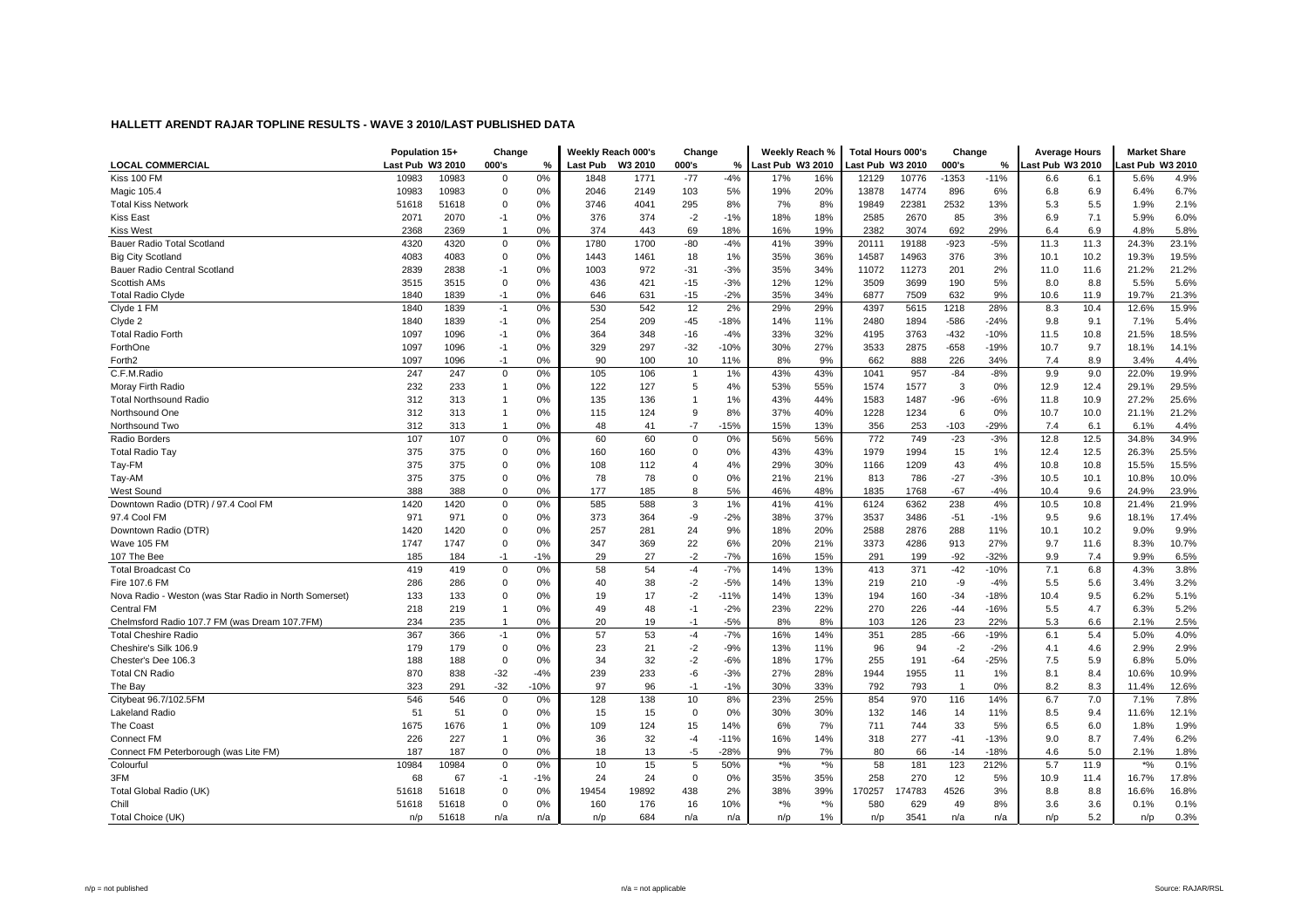|                                                  | Population 15+   |            | Change         |          | Weekly Reach 000's |         | Change              |        | Weekly Reach %                 |          | <b>Total Hours 000's</b> |        | Change  |        | <b>Average Hours</b> |      | <b>Market Share</b> |       |
|--------------------------------------------------|------------------|------------|----------------|----------|--------------------|---------|---------------------|--------|--------------------------------|----------|--------------------------|--------|---------|--------|----------------------|------|---------------------|-------|
| <b>LOCAL COMMERCIAL</b>                          | Last Pub W3 2010 |            | 000's          | %        | <b>Last Pub</b>    | W3 2010 | 000's               | %      | ast Pub W3 2010                |          | ast Pub W3 2010          |        | 000's   | %      | ast Pub W3 2010      |      | ast Pub W3 2010     |       |
| Choice FM London                                 | 10983            | 10983      | $\mathbf 0$    | 0%       | 476                | 480     | $\overline{4}$      | 1%     | 4%                             | 4%       | 2396                     | 2950   | 554     | 23%    | 5.0                  | 6.1  | 1.1%                | 1.3%  |
| Classic FM                                       | 51618            | 51618      | $\mathbf 0$    | 0%       | 5684               | 5676    | -8                  | 0%     | 11%                            | 11%      | 38643                    | 37288  | $-1355$ | $-4%$  | 6.8                  | 6.6  | 3.8%                | 3.5%  |
| Galaxy Network (UK)                              | 51618            | 51618      | $\mathbf 0$    | 0%       | 4239               | 3779    | $-460$              | $-11%$ | 8%                             | 7%       | 27224                    | 25497  | $-1727$ | $-6%$  | 6.4                  | 6.7  | 2.7%                | 2.4%  |
| Gold Network (UK)                                | 51618            | 51618      | $\mathbf 0$    | 0%       | 1288               | 1465    | 177                 | 14%    | 2%                             | 3%       | 11123                    | 13682  | 2559    | 23%    | 8.6                  | 9.3  | 1.1%                | 1.3%  |
| Heart Network (UK)                               | 51618            | 51618      | $\mathbf 0$    | 0%       | 7776               | 7988    | 212                 | 3%     | 15%                            | 15%      | 59834                    | 61587  | 1753    | 3%     | 7.7                  | 7.7  | 5.8%                | 5.9%  |
| Total LBC (UK)                                   | 51618            | 51618      | $\mathbf 0$    | 0%       | 1113               | 1124    | 11                  | 1%     | 2%                             | 2%       | 13062                    | 13154  | 92      | 1%     | 11.7                 | 11.7 | 1.3%                | 1.3%  |
| Total XFM (UK)                                   | 51618            | 51618      | $\Omega$       | 0%       | 927                | 962     | 35                  | 4%     | 2%                             | 2%       | 4706                     | 4455   | $-251$  | $-5%$  | 5.1                  | 4.6  | 0.5%                | 0.4%  |
| Global Radio London (ILR)                        | 10983            | 10983      | $\mathbf 0$    | 0%       | 4828               | 4935    | 107                 | 2%     | 44%                            | 45%      | 42851                    | 44870  | 2019    | 5%     | 8.9                  | 9.1  | 19.8%               | 20.2% |
| Global Radio (ILR)                               | 42040            | 42041      | $\overline{1}$ | 0%       | 13827              | 14183   | 356                 | 3%     | 33%                            | 34%      | 121860                   | 125300 | 3440    | 3%     | 8.8                  | 8.8  | 14.7%               | 14.9% |
| Fun Radio                                        | 10984            | 10984      | $\Omega$       | 0%       | 36                 | 42      | 6                   | 17%    | $\star\mathrm{o}_{\mathrm{6}}$ | $*$ %    | 190                      | 166    | $-24$   | $-13%$ | 5.2                  | 4.0  | 0.1%                | 0.1%  |
| Galaxy Network (ILR)                             | 26481            | 15498      | -10983         | $-41%$   | 3697               | 3335    | $-362$              | $-10%$ | 14%                            | 22%      | 25067                    | 23646  | $-1421$ | $-6%$  | 6.8                  | 7.1  | 5.0%                | 8.0%  |
| Galaxy Birmingham                                | 2110             | 2110       | $\Omega$       | 0%       | 383                | 404     | 21                  | 5%     | 18%                            | 19%      | 2327                     | 2513   | 186     | 8%     | 6.1                  | 6.2  | 6.3%                | 6.7%  |
| Galaxy Manchester                                | 2821             | 2821       | $\mathbf 0$    | 0%       | 539                | 566     | 27                  | 5%     | 19%                            | 20%      | 3460                     | 3497   | 37      | 1%     | 6.4                  | 6.2  | 6.3%                | 6.5%  |
| <b>Galaxy North East</b>                         | 2202             | 2203       | $\overline{1}$ | 0%       | 553                | 607     | 54                  | 10%    | 25%                            | 28%      | 4140                     | 4778   | 638     | 15%    | 7.5                  | 7.9  | 10.8%               | 11.9% |
| Galaxy Scotland (was XFM Scotland)               | 2721             | 2722       | $\overline{1}$ | 0%       | 429                | 457     | 28                  | 7%     | 16%                            | 17%      | 3188                     | 3423   | 235     | 7%     | 7.4                  | 7.5  | 6.4%                | 6.7%  |
| Galaxy Scotland (East) (was XFM Scotland (East)) | 1195             | 1196       | $\overline{1}$ | 0%       | 166                | 200     | 34                  | 20%    | 14%                            | 17%      | 978                      | 1434   | 456     | 47%    | 5.9                  | 7.2  | 4.6%                | 6.4%  |
| Galaxy Scotland (West) (was XFM Scotland (West)) | 1705             | 1706       | $\overline{1}$ | 0%       | 293                | 295     | $\overline{2}$      | 1%     | 17%                            | 17%      | 2364                     | 2197   | $-167$  | $-7%$  | 8.1                  | 7.5  | 7.3%                | 6.7%  |
| Galaxy South Coast (was 103.2 Power FM)          | 1146             | 1145       | $-1$           | 0%       | 215                | 222     | $\overline{7}$      | 3%     | 19%                            | 19%      | 1769                     | 1609   | $-160$  | $-9%$  | 8.2                  | 7.3  | 6.6%                | 6.1%  |
| Galaxy Yorkshire                                 | 4497             | 4497       | $\mathbf 0$    | 0%       | 1072               | 1079    | $\overline{7}$      | 1%     | 24%                            | 24%      | 7780                     | 7826   | 46      | 1%     | 7.3                  | 7.3  | 9.4%                | 8.9%  |
| Gold Network (ILR)                               | 29405            | 29404      | $-1$           | 0%       | 1071               | 1220    | 149                 | 14%    | 4%                             | 4%       | 9385                     | 11802  | 2417    | 26%    | 8.8                  | 9.7  | 1.6%                | 2.0%  |
| Gold Bedford                                     | 611              | 611        | $\mathbf 0$    | 0%       | 11                 | 26      | 15                  | 136%   | 2%                             | 4%       | 151                      | 301    | 150     | 99%    | 13.5                 | 11.7 | 1.2%                | 2.3%  |
| Gold Berkshire/North Hampshire                   | 749              | 749        | $\mathbf 0$    | 0%       | 26                 | 28      | $\overline{2}$      | 8%     | 4%                             | 4%       | 149                      | 173    | 24      | 16%    | 5.6                  | 6.1  | 1.0%                | 1.2%  |
| Gold Birmingham                                  | 2066             | 2067       | $\overline{1}$ | 0%       | 64                 | 72      | -8                  | 13%    | 3%                             | 3%       | 413                      | 456    | 43      | 10%    | 6.5                  | 6.4  | 1.1%                | 1.2%  |
| Gold Bristol/Bath/Wiltshire                      | 1363             | 1364       | $\overline{1}$ | 0%       | 78                 | 94      | 16                  | 21%    | 6%                             | 7%       | 746                      | 968    | 222     | 30%    | 9.5                  | 10.3 | 2.5%                | 3.1%  |
| <b>Gold Coventry</b>                             | 658              | 659        | $\overline{1}$ | 0%       | 27                 | 23      | $-4$                | $-15%$ | 4%                             | 4%       | 340                      | 275    | $-65$   | $-19%$ | 12.5                 | 11.7 | 2.7%                | 2.2%  |
| <b>Gold Crawley</b>                              | 378              | 377        | $-1$           | 0%       | 10                 | 11      | $\overline{1}$      | 10%    | 3%                             | 3%       | 58                       | 68     | 10      | 17%    | 6.0                  | 6.1  | 0.7%                | 0.8%  |
| Gold Derby                                       | 457              | 457        | $\mathbf 0$    | 0%       | 13                 | 12      | $-1$                | $-8%$  | 3%                             | 3%       | 131                      | 110    | $-21$   | $-16%$ | 10.4                 | 9.1  | 1.6%                | 1.3%  |
| Gold Devon                                       | 543              | 543        | $\Omega$       | 0%       | 9                  | 9       | $\Omega$            | 0%     | 2%                             | 2%       | 67                       | 65     | $-2$    | $-3%$  | 7.4                  | 7.1  | 0.6%                | 0.5%  |
| <b>Gold Dorset</b>                               | 608              | 606        | $-2$           | 0%       | 23                 | 41      | 18                  | 78%    | 4%                             | 7%       | 271                      | 367    | 96      | 35%    | 11.7                 | 8.9  | 2.0%                | 2.6%  |
| <b>Gold Essex</b>                                | 1245             | 1246       | $\overline{1}$ | 0%       | 51                 | 59      | 8                   | 16%    | 4%                             | 5%       | 610                      | 878    | 268     | 44%    | 11.9                 | 14.9 | 2.3%                | 3.1%  |
| <b>Gold Gloucester</b>                           | 408              | 408        | $\mathbf 0$    | 0%       | 15                 | 15      | $\mathbf 0$         | 0%     | 4%                             | 4%       | 185                      | 173    | $-12$   | $-6%$  | 12.2                 | 11.4 | 2.2%                | 2.1%  |
| Gold Hampshire                                   | 1146             | 1145       | $-1$           | 0%       | 62                 | 62      | $\mathbf 0$         | 0%     | 5%                             | 5%       | 760                      | 505    | $-255$  | $-34%$ | 12.2                 | 8.1  | 2.8%                | 1.9%  |
| Gold Kent                                        | 1175             | 1175       | $\mathbf 0$    | 0%       | 28                 | 39      | 11                  | 39%    | 2%                             | 3%       | 171                      | 368    | 197     | 115%   | 6.1                  | 9.4  | 0.6%                | 1.4%  |
| Gold London                                      | 10983            | 10983      | $\mathbf 0$    | 0%       | 357                | 371     | 14                  | 4%     | 3%                             | 3%       | 2766                     | 4151   | 1385    | 50%    | 7.7                  | 11.2 | 1.3%                | 1.9%  |
| Gold Luton                                       | 1058             | 1057       | $-1$           | 0%       | 34                 | 47      | 13                  | 38%    | 3%                             | 4%       | 296                      | 416    | 120     | 41%    | 8.6                  | 8.8  | 1.4%                | 2.0%  |
| <b>Gold Manchester</b>                           | 2402             | 2402       | $\mathbf 0$    | 0%       | 80                 | 79      | $-1$                | $-1%$  | 3%                             | 3%       | 881                      | 806    | $-75$   | $-9%$  | 11.0                 | 10.2 | 1.9%                | 1.8%  |
| Gold Norfolk/Suffolk                             | 1173             | 1172       | $-1$           | 0%       | 62                 | 66      | $\overline{4}$      | 6%     | 5%                             | 6%       | 628                      | 798    | 170     | 27%    | 10.1                 | 12.0 | 2.5%                | 3.3%  |
| <b>Gold Norfolk</b>                              | 653              | 653        | $\mathbf 0$    | 0%       | 35                 | 42      | $\overline{7}$      | 20%    | 5%                             | 6%       | 215                      | 428    | 213     | 99%    | 6.1                  | 10.2 | 1.6%                | 3.2%  |
| <b>Gold Suffolk</b>                              | 525              | 525        | $\Omega$       | 0%       | 27                 | 25      | $-2$                | $-7%$  | 5%                             | 5%       | 413                      | 370    | $-43$   | $-10%$ | 15.4                 | 14.9 | 3.7%                | 3.3%  |
| Gold North Wales/Cheshire                        | 384              | 385        | $\overline{1}$ | 0%       | 9                  | 10      | $\overline{1}$      | 11%    | 2%                             | 3%       | 109                      | 101    | $-8$    | $-7%$  | 11.9                 | 10.4 | 1.3%                | 1.2%  |
| <b>Gold Northamptor</b>                          | 553              | 554        | $\overline{1}$ | 0%       | 29                 | 24      | $-5$                | $-17%$ | 5%                             | 4%       | 175                      | 216    | 41      | 23%    | 6.1                  | 9.1  | 1.6%                | 2.0%  |
|                                                  | 1160             | 1159       | $-1$           | 0%       | 43                 | 44      | $\overline{1}$      | 2%     |                                | 4%       | 255                      | 238    | $-17$   | $-7%$  |                      | 5.4  | 1.2%                | 1.1%  |
| Gold Nottingham                                  |                  |            |                |          |                    |         |                     |        | 4%                             |          |                          |        |         |        | 5.9                  |      |                     |       |
| Gold Peterborough                                | 586              | 586<br>342 | $\mathbf 0$    | 0%<br>0% | 27                 | 36      | 9<br>$\overline{4}$ | 33%    | 5%                             | 6%<br>6% | 333                      | 503    | 170     | 51%    | 12.3                 | 14.1 | 2.6%                | 3.9%  |
| Gold Plymouth                                    | 342              |            | $\mathbf 0$    |          | 15                 | 19      |                     | 27%    | 4%                             |          | 149                      | 247    | 98      | 66%    | 9.7                  | 13.1 | 2.4%                | 3.6%  |
| <b>Gold Sussex</b>                               | 1018             | 1017       | $-1$           | 0%       | 53                 | 63      | 10                  | 19%    | 5%                             | 6%       | 362                      | 472    | 110     | 30%    | 6.8                  | 7.5  | 1.5%                | 2.1%  |
| <b>Gold South East Wales</b>                     | 986              | 986        | $\mathbf 0$    | 0%       | 42                 | 38      | $-4$                | $-10%$ | 4%                             | 4%       | 439                      | 485    | 46      | 10%    | 10.5                 | 12.7 | 2.3%                | 2.4%  |
| Gold Wolverhampton                               | 1304             | 1303       | $-1$           | 0%       | 45                 | 46      | $\overline{1}$      | 2%     | 3%                             | 4%       | 392                      | 422    | 30      | 8%     | 8.8                  | 9.1  | 1.5%                | 1.6%  |
| Heart Network (ILR)                              | 28465            | 28512      | 47             | 0%       | 7134               | 7313    | 179                 | 3%     | 25%                            | 26%      | 56312                    | 57495  | 1183    | 2%     | 7.9                  | 7.9  | 9.8%                | 9.9%  |
| Heart 103 FM Anglesey and Gwynedd (was Champion) | 123              | 123        | $\mathbf 0$    | 0%       | 30                 | 32      | $\overline{2}$      | 7%     | 25%                            | 26%      | 247                      | 231    | $-16$   | $-6%$  | 8.2                  | 7.3  | 10.2%               | 9.1%  |
| Heart 102.3 FM Dorset and New Forest (was 2CR)   | 608              | 606        | $-2$           | 0%       | 146                | 131     | $-15$               | $-10%$ | 24%                            | 22%      | 1103                     | 712    | $-391$  | $-35%$ | 7.5                  | 5.4  | 8.0%                | 5.1%  |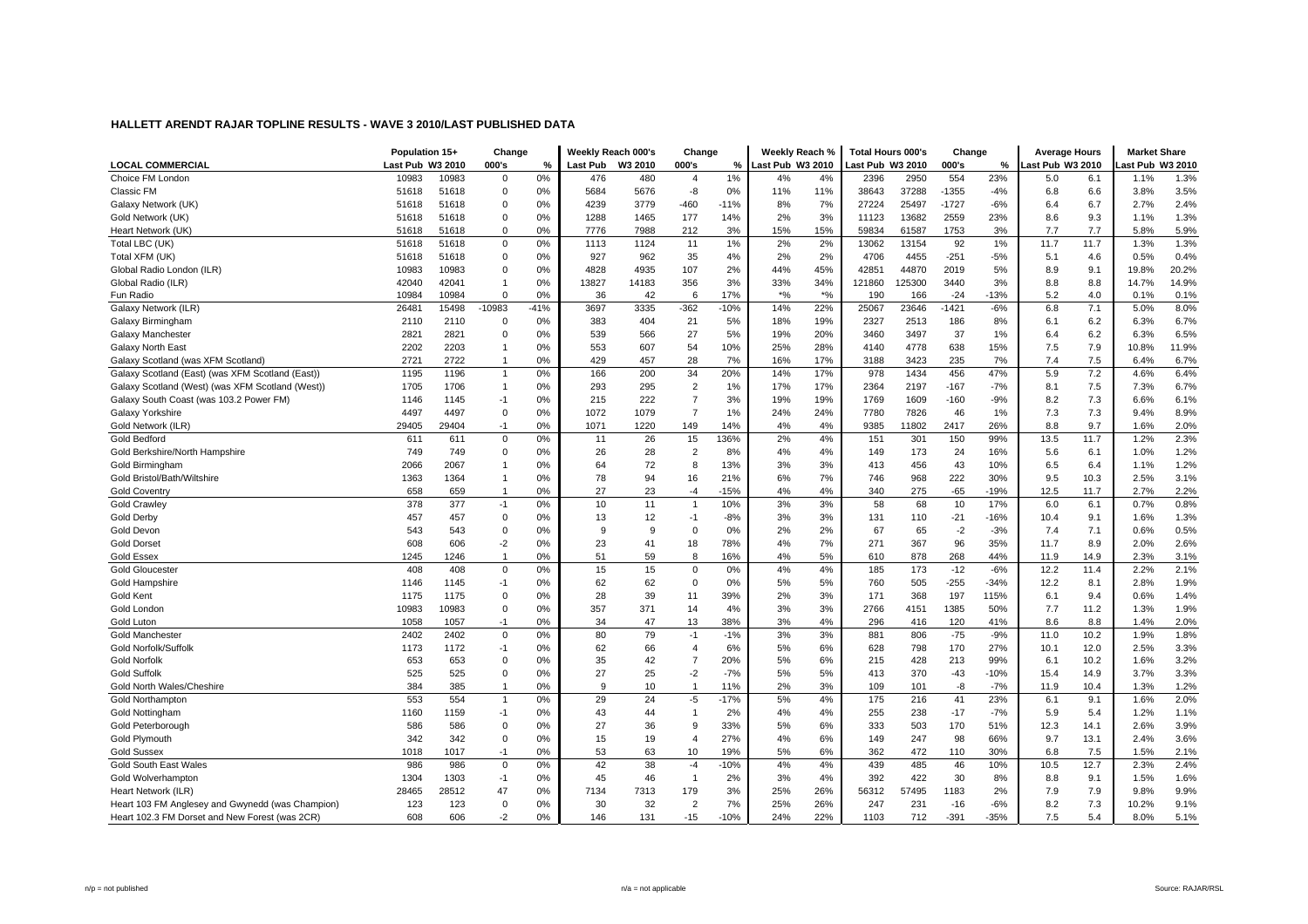|                                                              | Population 15+   |       | Change         |       | Weekly Reach 000's |         | Change         |        | Weekly Reach %   |     | <b>Total Hours 000's</b> |       | Change  |        | <b>Average Hours</b> |      | <b>Market Share</b> |       |
|--------------------------------------------------------------|------------------|-------|----------------|-------|--------------------|---------|----------------|--------|------------------|-----|--------------------------|-------|---------|--------|----------------------|------|---------------------|-------|
| <b>LOCAL COMMERCIAL</b>                                      | Last Pub W3 2010 |       | 000's          | %     | <b>Last Pub</b>    | W3 2010 | 000's          | $\%$   | Last Pub W3 2010 |     | Last Pub W3 2010         |       | 000's   | %      | Last Pub W3 2010     |      | ast Pub W3 2010     |       |
| Heart 96.9 FM Bedford                                        | 402              | 402   | $\Omega$       | 0%    | 109                | 106     | $-3$           | $-3%$  | 27%              | 26% | 984                      | 940   | $-44$   | $-4%$  | 9.0                  | 8.9  | 12.6%               | 11.5% |
| Heart 97.6 FM Beds/Bucks/Herts                               | 759              | 759   | $\Omega$       | 0%    | 178                | 160     | $-18$          | $-10%$ | 23%              | 21% | 1449                     | 1315  | $-134$  | $-9%$  | 8.1                  | 8.2  | 9.8%                | 9.1%  |
| Heart Berkshire and North Hants (was 2-Ten FM)               | 749              | 749   | $\Omega$       | 0%    | 160                | 188     | 28             | 18%    | 21%              | 25% | 1348                     | 1529  | 181     | 13%    | 8.4                  | 8.1  | 9.4%                | 10.3% |
| Heart Bristol/Bath/Wiltshire (was GWR)                       | 1363             | 1364  | $\mathbf{1}$   | 0%    | 437                | 433     | $-4$           | $-1%$  | 32%              | 32% | 4744                     | 4194  | $-550$  | $-12%$ | 10.9                 | 9.7  | 16.1%               | 13.5% |
| Heart 103 FM Cambridgeshire                                  | 447              | 447   | $\Omega$       | 0%    | 114                | 122     | 8              | 7%     | 26%              | 27% | 770                      | 850   | 80      | 10%    | 6.7                  | 7.0  | 8.8%                | 9.0%  |
| Heart 103.4 FM Cheshire and North East Wales (was Marcher Sc | 384              | 385   | $\overline{1}$ | 0%    | 68                 | 71      | 3              | 4%     | 18%              | 18% | 747                      | 756   | 9       | 1%     | 10.9                 | 10.7 | 9.2%                | 9.3%  |
| <b>Heart Colchester/Suffolk</b>                              | 679              | 680   | $\mathbf{1}$   | 0%    | 166                | 164     | $-2$           | $-1%$  | 24%              | 24% | 1267                     | 1064  | $-203$  | $-16%$ | 7.6                  | 6.5  | 8.9%                | 7.2%  |
| Heart 96.1 FM Colchester                                     | 195              | 197   | $\overline{2}$ | 1%    | 55                 | 59      | $\overline{4}$ | 7%     | 28%              | 30% | 431                      | 466   | 35      | 8%     | 7.8                  | 7.9  | 10.8%               | 10.9% |
| <b>Heart Suffolk</b>                                         | 555              | 554   | $-1$           | 0%    | 114                | 109     | -5             | $-4%$  | 21%              | 20% | 911                      | 760   | $-151$  | $-17%$ | 8.0                  | 7.0  | 7.7%                | 6.3%  |
| Heart Crawley and Surrey (was Mercury FM (Surrey & Sussex))  | 378              | 377   | $-1$           | 0%    | 90                 | 81      | -9             | $-10%$ | 24%              | 22% | 495                      | 457   | $-38$   | $-8%$  | 5.5                  | 5.6  | 6.2%                | 5.7%  |
| Heart Devon Total (was Gemini)                               | 543              | 543   | $\Omega$       | 0%    | 167                | 175     | 8              | 5%     | 31%              | 32% | 1424                     | 1622  | 198     | 14%    | 8.5                  | 9.3  | 11.9%               | 13.8% |
| Heart Exeter & East Devon (was Gemini)                       | 316              | 315   | $-1$           | 0%    | 102                | 104     | $\overline{c}$ | 2%     | 32%              | 33% | 772                      | 922   | 150     | 19%    | 7.5                  | 8.9  | 10.9%               | 13.2% |
| Heart Torbay & South Devon (was Gemini)                      | 228              | 228   | $\Omega$       | 0%    | 65                 | 71      | 6              | 9%     | 28%              | 31% | 651                      | 700   | 49      | 8%     | 10.1                 | 9.9  | 13.4%               | 14.7% |
| Heart 106 FM East Midlands                                   | 2171             | 2171  | $\Omega$       | 0%    | 423                | 453     | 30             | 7%     | 19%              | 21% | 3284                     | 3513  | 229     | 7%     | 7.8                  | 7.8  | 8.2%                | 8.6%  |
| Heart Essex (inc Heart 101.7 FM Harlow & Southend Radio)     | 1245             | 1246  | $\overline{1}$ | 0%    | 405                | 430     | 25             | 6%     | 33%              | 34% | 4496                     | 4424  | $-72$   | $-2%$  | 11.1                 | 10.3 | 16.6%               | 15.7% |
| Heart Gloucestershire (was Severn Sound)                     | 408              | 408   | $\mathbf 0$    | 0%    | 116                | 119     | 3              | 3%     | 28%              | 29% | 1144                     | 1074  | $-70$   | $-6%$  | 9.9                  | 9.0  | 13.7%               | 13.1% |
| Heart Hampshire and West Sussex (was Ocean)                  | 1034             | 1034  | $\Omega$       | 0%    | 175                | 184     | 9              | 5%     | 17%              | 18% | 1244                     | 1301  | 57      | 5%     | 7.1                  | 7.1  | 5.3%                | 5.7%  |
| Heart 96.6 FM Hertfordshire (was Mercury FM (Herts))         | 334              | 335   | $\mathbf{1}$   | 0%    | 33                 | 35      | $\overline{2}$ | 6%     | 10%              | 11% | 207                      | 233   | 26      | 13%    | 6.3                  | 6.6  | 3.1%                | 3.6%  |
| Heart Kent (was Invicta FM)                                  | 1175             | 1175  | $\Omega$       | 0%    | 365                | 382     | 17             | 5%     | 31%              | 33% | 3086                     | 3062  | $-24$   | $-1%$  | 8.5                  | 8.0  | 11.5%               | 11.9% |
| Heart 106.2 FM London                                        | 10983            | 10983 | $\Omega$       | 0%    | 2185               | 2057    | $-128$         | $-6%$  | 20%              | 19% | 10958                    | 11717 | 759     | 7%     | 5.0                  | 5.7  | 5.1%                | 5.3%  |
| Heart 103.3 FM Milton Keynes                                 | 234              | 235   | $\mathbf{1}$   | 0%    | 88                 | 82      | $-6$           | $-7%$  | 38%              | 35% | 842                      | 805   | $-37$   | $-4%$  | 9.6                  | 9.8  | 16.8%               | 16.3% |
| Heart 102.4 FM Norfolk                                       | 653              | 653   | $\Omega$       | 0%    | 192                | 200     | 8              | 4%     | 29%              | 31% | 1468                     | 1460  | $-8$    | $-1%$  | 7.6                  | 7.3  | 10.7%               | 10.8% |
| Heart 96.6 FM Northants                                      | 553              | 554   | $\overline{1}$ | 0%    | 154                | 158     | $\overline{4}$ | 3%     | 28%              | 29% | 1365                     | 1160  | $-205$  | $-15%$ | 8.9                  | 7.3  | 12.5%               | 10.6% |
| Heart North Devon (was Lantern FM)                           | 135              | 134   | $-1$           | $-1%$ | 56                 | 50      | -6             | $-11%$ | 41%              | 37% | 546                      | 499   | $-47$   | $-9%$  | 9.8                  | 10.0 | 17.8%               | 16.0% |
| Heart 96.3 FM North Wales Coast (was Coast)                  | 244              | 244   | $\mathbf 0$    | 0%    | 57                 | 62      | 5              | 9%     | 23%              | 25% | 462                      | 528   | 66      | 14%    | 8.1                  | 8.6  | 9.7%                | 10.6% |
| Heart Oxfordshire (was Fox FM)                               | 670              | 670   | $\Omega$       | 0%    | 156                | 158     | $\overline{2}$ | $1\%$  | 23%              | 24% | 1385                     | 1476  | 91      | 7%     | 8.9                  | 9.4  | 10.1%               | 11.1% |
| Heart 102.7 Peterborough                                     | 388              | 389   | $\mathbf{1}$   | 0%    | 107                | 108     | $\mathbf{1}$   | 1%     | 27%              | 28% | 971                      | 963   | $-8$    | $-1%$  | 9.1                  | 8.9  | 12.3%               | 12.1% |
| Heart Plymouth (was Plymouth Sound)                          | 342              | 342   | $\Omega$       | 0%    | 108                | 117     | 9              | 8%     | 32%              | 34% | 949                      | 1091  | 142     | 15%    | 8.8                  | 9.3  | 15.0%               | 15.9% |
| Heart Somerset (was Orchard FM)                              | 345              | 345   | $\Omega$       | 0%    | 121                | 119     | $-2$           | $-2%$  | 35%              | 35% | 1615                     | 1365  | $-250$  | $-15%$ | 13.4                 | 11.4 | 18.6%               | 16.3% |
| <b>Heart South Hams</b>                                      | 65               | 65    | $\Omega$       | 0%    | 12                 | 12      | $\Omega$       | 0%     | 19%              | 19% | 84                       | 79    | -5      | $-6%$  | 6.8                  | 6.3  | 6.0%                | 5.9%  |
| Heart Sussex (was Southern FM)                               | 1018             | 1017  | $-1$           | 0%    | 328                | 309     | $-19$          | $-6%$  | 32%              | 30% | 2835                     | 2764  | $-71$   | $-3%$  | 8.6                  | 9.0  | 12.1%               | 12.3% |
| Heart 100.7 FM West Midlands                                 | 3568             | 3569  | $\mathbf{1}$   | 0%    | 744                | 769     | 25             | 3%     | 21%              | 22% | 5271                     | 6346  | 1075    | 20%    | 7.1                  | 8.3  | 7.9%                | 9.5%  |
| Heart 97.1 FM Wirral (was The Buzz)                          | 439              | 438   | $-1$           | 0%    | 51                 | 59      | 8              | 16%    | 12%              | 13% | 302                      | 372   | 70      | 23%    | 5.9                  | 6.3  | 3.9%                | 4.4%  |
| The Hit Music Network (ILR)                                  | 17797            | 17698 | $-99$          | $-1%$ | 3654               | 3707    | 53             | 1%     | 21%              | 21% | 24389                    | 23346 | $-1043$ | $-4%$  | 6.7                  | 6.3  | 7.1%                | 6.7%  |
| 95.8 Capital FM                                              | 10983            | 10983 | $\mathbf 0$    | 0%    | 1921               | 2125    | 204            | 11%    | 17%              | 19% | 10672                    | 11722 | 1050    | 10%    | 5.6                  | 5.5  | 4.9%                | 5.3%  |
| Beacon Radio                                                 | 1304             | 1303  | $-1$           | 0%    | 209                | 231     | 22             | 11%    | 16%              | 18% | 1659                     | 1633  | $-26$   | $-2%$  | 7.9                  | 7.1  | 6.5%                | 6.2%  |
| 96.4 BRMB                                                    | 2066             | 2067  | $\mathbf{1}$   | 0%    | 364                | 334     | $-30$          | $-8%$  | 18%              | 16% | 2132                     | 1880  | $-252$  | $-12%$ | 5.9                  | 5.6  | 5.9%                | 5.1%  |
| 105.4 Leicester Sound FM                                     | 622              | 622   | $\Omega$       | 0%    | 117                | 134     | 17             | 15%    | 19%              | 22% | 804                      | 884   | 80      | 10%    | 6.9                  | 6.6  | 7.7%                | 7.8%  |
| Mercia                                                       | 658              | 659   | $\mathbf{1}$   | 0%    | 149                | 145     | $-4$           | $-3%$  | 23%              | 22% | 1144                     | 1083  | $-61$   | $-5%$  | 7.7                  | 7.5  | 9.1%                | 8.6%  |
| RAM FM                                                       | 457              | 457   | $\Omega$       | 0%    | 94                 | 103     | 9              | 10%    | 21%              | 22% | 783                      | 907   | 124     | 16%    | 8.3                  | 8.8  | 9.4%                | 10.9% |
| Red Dragon                                                   | 986              | 986   | $\Omega$       | 0%    | 290                | 321     | 31             | 11%    | 29%              | 33% | 2203                     | 2347  | 144     | 7%     | 7.6                  | 7.3  | 11.5%               | 11.4% |
| 96 Trent FM                                                  | 1160             | 1159  | $-1$           | 0%    | 330                | 331     | $\mathbf{1}$   | 0%     | 28%              | 29% | 2438                     | 2370  | $-68$   | $-3%$  | 7.4                  | 7.2  | 11.0%               | 11.0% |
| Wyvern FM                                                    | 499              | 498   | $-1$           | 0%    | 97                 | 103     | 6              | 6%     | 20%              | 21% | 704                      | 794   | 90      | 13%    | 7.2                  | 7.7  | 7.3%                | 8.0%  |
| LBC (ILR)                                                    | 10983            | 10983 | $\Omega$       | 0%    | 1076               | 1048    | $-28$          | $-3%$  | 10%              | 10% | 12922                    | 12108 | $-814$  | $-6%$  | 12.0                 | 11.6 | 6.0%                | 5.5%  |
| LBC 97.3                                                     | 10983            | 10983 | $\Omega$       | 0%    | 960                | 928     | $-32$          | $-3%$  | 9%               | 8%  | 10897                    | 10830 | $-67$   | $-1%$  | 11.4                 | 11.7 | 5.0%                | 4.9%  |
| LBC News 1152                                                | 10983            | 10983 | $\Omega$       | 0%    | 402                | 373     | $-29$          | $-7%$  | 4%               | 3%  | 2025                     | 1278  | $-747$  | $-37%$ | 5.0                  | 3.4  | 0.9%                | 0.6%  |
| XFM (ILR)                                                    | 13805            | 13805 | $\Omega$       | 0%    | 717                | 728     | 11             | 2%     | 5%               | 5%  | 3833                     | 3446  | $-387$  | $-10%$ | 5.3                  | 4.7  | 1.4%                | 1.3%  |
| XFM 104.9                                                    | 10983            | 10983 | $\Omega$       | 0%    | 553                | 540     | $-13$          | $-2%$  | 5%               | 5%  | 3137                     | 2222  | $-915$  | $-29%$ | 5.7                  | 4.1  | 1.4%                | 1.0%  |
| <b>XFM Manchester</b>                                        | 2821             | 2821  | $\Omega$       | 0%    | 179                | 187     | 8              | 4%     | 6%               | 7%  | 1013                     | 858   | $-155$  | $-15%$ | 5.7                  | 4.6  | 1.9%                | 1.6%  |
| <b>Total GMG Radio</b>                                       | 51618            | 51618 | $\Omega$       | 0%    | 4952               | 5191    | 239            | 5%     | 10%              | 10% | 44030                    | 45636 | 1606    | 4%     | 8.9                  | 8.8  | 4.3%                | 4.4%  |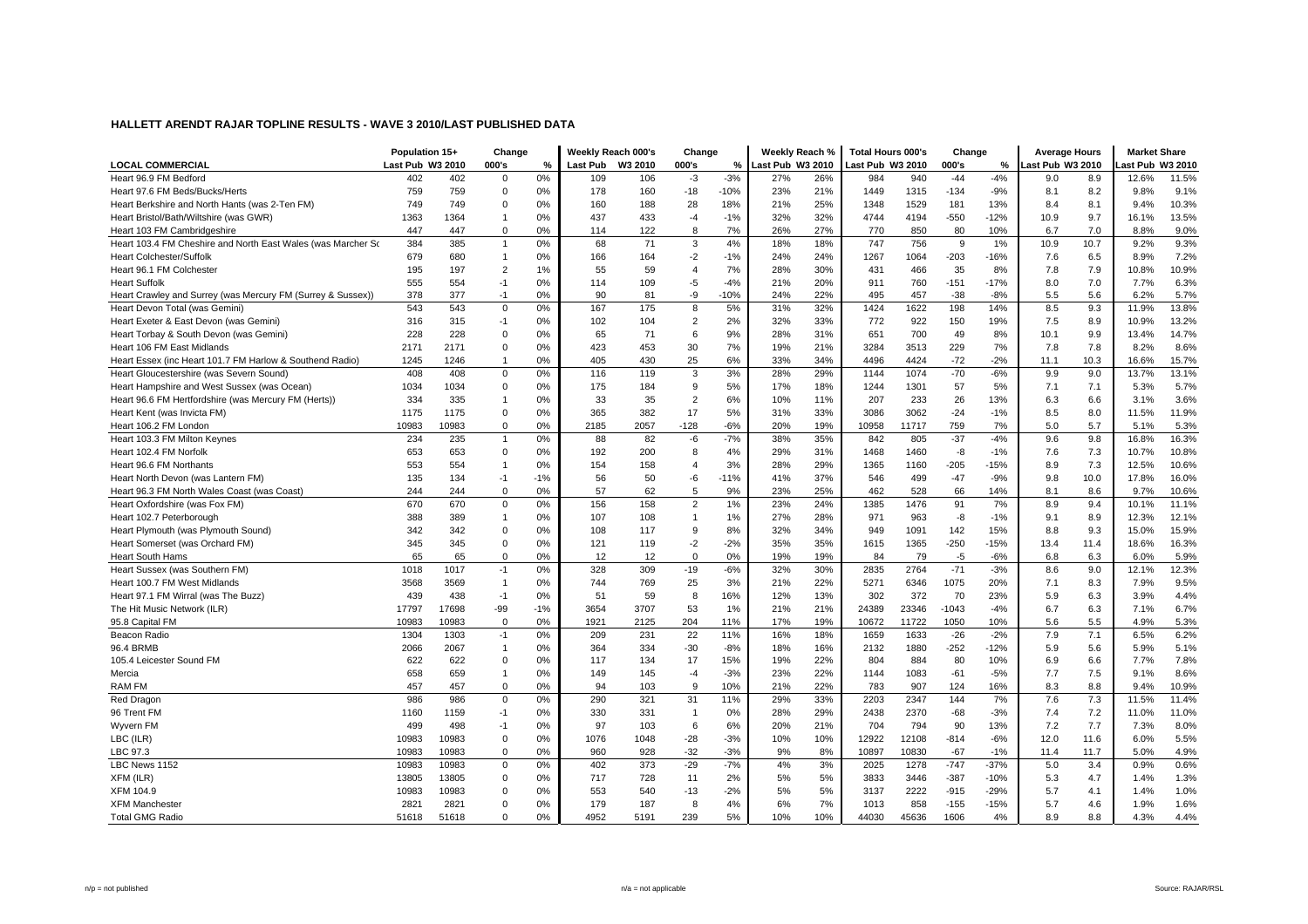|                                               | Population 15+   |       | Change         |    | Weekly Reach 000's |         | Change         |        | Weekly Reach %  |     | Total Hours 000's |       | Change |        | <b>Average Hours</b> |      | <b>Market Share</b> |       |
|-----------------------------------------------|------------------|-------|----------------|----|--------------------|---------|----------------|--------|-----------------|-----|-------------------|-------|--------|--------|----------------------|------|---------------------|-------|
| <b>LOCAL COMMERCIAL</b>                       | Last Pub W3 2010 |       | 000's          | %  | Last Pub           | W3 2010 | 000's          | $\%$   | ast Pub W3 2010 |     | ast Pub W3 2010   |       | 000's  | $\%$   | ast Pub W3 2010      |      | ast Pub W3 2010     |       |
| <b>GMG Radio North West Total</b>             | 5262             | 5263  | $\overline{1}$ | 0% | 1217               | 1328    | 111            | 9%     | 23%             | 25% | 11543             | 12294 | 751    | 7%     | 9.5                  | 9.3  | 11.4%               | 11.8% |
| <b>GMG Radio North West Regional</b>          | 5224             | 5225  | -1             | 0% | 1148               | 1238    | 90             | 8%     | 22%             | 24% | 10759             | 11404 | 645    | 6%     | 9.4                  | 9.2  | 10.7%               | 11.0% |
| GMG Radio North East                          | 2227             | 2227  | $\mathbf 0$    | 0% | 601                | 600     | $-1$           | 0%     | 27%             | 27% | 4647              | 4961  | 314    | 7%     | 7.7                  | 8.3  | 12.0%               | 12.2% |
| <b>GMG Radio Scotland</b>                     | 2884             | 2885  | $\overline{1}$ | 0% | 884                | 850     | $-34$          | $-4%$  | 31%             | 29% | 9379              | 9028  | $-351$ | $-4%$  | 10.6                 | 10.6 | 17.7%               | 16.7% |
| <b>Total Real Radio</b>                       | 51618            | 51618 | $\mathbf 0$    | 0% | 2383               | 2371    | $-12$          | $-1%$  | 5%              | 5%  | 21462             | 20911 | $-551$ | $-3%$  | 9.0                  | 8.8  | 2.1%                | 2.0%  |
| Real Radio (ILR Network)                      | 14784            | 14784 | $\Omega$       | 0% | 2227               | 2215    | $-12$          | $-1%$  | 15%             | 15% | 20333             | 20062 | $-271$ | $-1%$  | 9.1                  | 9.1  | 7.4%                | 7.0%  |
| Real Radio (North East) - (was Century Radio) | 2227             | 2227  | $\mathbf 0$    | 0% | 308                | 301     | $-7$           | $-2%$  | 14%             | 14% | 1952              | 2085  | 133    | 7%     | 6.3                  | 6.9  | 5.0%                | 5.1%  |
| Real Radio (North West) - (was Century Radio) | 5224             | 5225  | $\overline{1}$ | 0% | 506                | 521     | 15             | 3%     | 10%             | 10% | 4598              | 5210  | 612    | 13%    | 9.1                  | 10.0 | 4.6%                | 5.0%  |
| Real Radio (Scotland)                         | 2699             | 2698  | $-1$           | 0% | 708                | 665     | $-43$          | $-6%$  | 26%             | 25% | 6932              | 6721  | $-211$ | $-3%$  | 9.8                  | 10.1 | 14.1%               | 13.2% |
| Real Radio (Wales)                            | 1792             | 1792  | $\mathbf 0$    | 0% | 407                | 434     | 27             | 7%     | 23%             | 24% | 4460              | 3703  | $-757$ | $-17%$ | 11.0                 | 8.5  | 12.5%               | 10.1% |
| Real Radio (Yorkshire)                        | 2843             | 2841  | $-2$           | 0% | 298                | 293     | $-5$           | $-2%$  | 10%             | 10% | 2390              | 2343  | $-47$  | $-2%$  | 8.0                  | 8.0  | 4.8%                | 4.4%  |
| 96.3 Rock Radio                               | 814              | 813   | $-1$           | 0% | 54                 | 55      | $\mathbf{1}$   | 2%     | 7%              | 7%  | 345               | 317   | $-28$  | $-8%$  | 6.4                  | 5.7  | 2.4%                | 2.2%  |
| 106.1 Rock Radio                              | 2262             | 2262  | $\mathbf 0$    | 0% | 111                | 129     | 18             | 16%    | 5%              | 6%  | 785               | 891   | 106    | 14%    | 7.1                  | 6.9  | 1.8%                | 2.1%  |
| Smooth Radio UK                               | 51618            | 51618 | $\mathbf 0$    | 0% | 2801               | 3053    | 252            | 9%     | 5%              | 6%  | 21439             | 23517 | 2078   | 10%    | 7.7                  | 7.7  | 2.1%                | 2.3%  |
| Smooth Radio (ILR Network)                    | 26009            | 26010 | $\overline{1}$ | 0% | 2474               | 2654    | 180            | 7%     | 10%             | 10% | 19514             | 21322 | 1808   | 9%     | 7.9                  | 8.0  | 3.9%                | 4.2%  |
| Smooth Radio Midlands                         | 5689             | 5688  | $-1$           | 0% | 649                | 681     | 32             | 5%     | 11%             | 12% | 5858              | 7112  | 1254   | 21%    | 9.0                  | 10.4 | 5.6%                | 6.7%  |
| Smooth Radio (East Midlands)                  | 2161             | 2162  | $\overline{1}$ | 0% | 301                | 326     | 25             | 8%     | 14%             | 15% | 2509              | 3083  | 574    | 23%    | 8.3                  | 9.5  | 6.3%                | 7.6%  |
| Smooth Radio (West Midlands)                  | 3568             | 3569  | $\overline{1}$ | 0% | 350                | 357     | $\overline{7}$ | 2%     | 10%             | 10% | 3378              | 4074  | 696    | 21%    | 9.7                  | 11.4 | 5.1%                | 6.1%  |
| Smooth Radio (Glasgow)                        | 1886             | 1885  | $-1$           | 0% | 246                | 241     | $-5$           | $-2%$  | 13%             | 13% | 2101              | 1990  | $-111$ | $-5%$  | 8.5                  | 8.2  | 5.9%                | 5.6%  |
| Smooth Radio (London)                         | 10983            | 10983 | $\mathbf 0$    | 0% | 415                | 544     | 129            | 31%    | 4%              | 5%  | 2577              | 3725  | 1148   | 45%    | 6.2                  | 6.8  | 1.2%                | 1.7%  |
| Smooth Radio (North East)                     | 2227             | 2227  | $\mathbf 0$    | 0% | 371                | 385     | 14             | 4%     | 17%             | 17% | 2695              | 2876  | 181    | 7%     | 7.3                  | 7.5  | 7.0%                | 7.1%  |
| Smooth Radio (North West)                     | 5224             | 5225  | $\overline{1}$ | 0% | 769                | 858     | 89             | 12%    | 15%             | 16% | 6160              | 6194  | 34     | 1%     | 8.0                  | 7.2  | 6.1%                | 6.0%  |
| Imagine FM                                    | 376              | 375   | $-1$           | 0% | 26                 | 28      | $\overline{2}$ | 8%     | 7%              | 8%  | 139               | 163   | 24     | 17%    | 5.4                  | 5.7  | 2.1%                | 2.4%  |
| <b>IOW Radio</b>                              | 121              | 121   | $\mathbf 0$    | 0% | 38                 | 40      | $\overline{2}$ | 5%     | 31%             | 33% | 520               | 563   | 43     | 8%     | 13.7                 | 14.2 | 15.2%               | 15.8% |
| JACKfm Oxfordshire                            | 505              | 505   | $\mathbf 0$    | 0% | 65                 | 62      | $-3$           | $-5%$  | 13%             | 12% | 388               | 320   | $-68$  | $-18%$ | 6.0                  | 5.2  | 3.8%                | 3.4%  |
| 106 JACKfm (Oxford)                           | 505              | 505   | $\Omega$       | 0% | 52                 | 50      | $-2$           | $-4%$  | 10%             | 10% | 301               | 269   | $-32$  | $-11%$ | 5.7                  | 5.4  | 2.9%                | 2.8%  |
| Oxford's FM107.9                              | 505              | 505   | $\mathbf 0$    | 0% | 14                 | 15      | $\mathbf{1}$   | 7%     | 3%              | 3%  | 87                | 51    | $-36$  | $-41%$ | 6.0                  | 3.5  | 0.8%                | 0.5%  |
| 106 JACKfm/Star Radio (Bristol)               | 595              | 595   | $\mathbf 0$    | 0% | 56                 | 73      | 17             | 30%    | 9%              | 12% | 328               | 444   | 116    | 35%    | 5.9                  | 6.1  | 2.7%                | 3.5%  |
| 106 JACKfm (Bristol) (was Original 106)       | 596              | 595   | -1             | 0% | 38                 | 72      | 34             | 89%    | 6%              | 12% | 255               | 402   | 147    | 58%    | 6.7                  | 5.6  | 2.0%                | 3.0%  |
| Star Radio (Bristol)                          | 462              | 462   | $\mathbf 0$    | 0% | 31                 | 34      | 3              | 10%    | 7%              | 7%  | 141               | 154   | 13     | 9%     | 4.5                  | 4.5  | 1.5%                | 1.6%  |
| Kingdom FM                                    | 286              | 286   | $\mathbf 0$    | 0% | 70                 | 72      | $\overline{2}$ | 3%     | 24%             | 25% | 598               | 603   | 5      | 1%     | 8.5                  | 8.4  | 11.7%               | 10.9% |
| kmfm Group                                    | 997              | 1000  | 3              | 0% | 148                | 152     | $\overline{4}$ | 3%     | 15%             | 15% | 1253              | 1350  | 97     | 8%     | 8.4                  | 8.9  | 5.3%                | 5.7%  |
| kmfm East                                     | 476              | 476   | $\mathbf 0$    | 0% | 87                 | 89      | $\overline{2}$ | 2%     | 18%             | 19% | 819               | 939   | 120    | 15%    | 9.4                  | 10.5 | 7.1%                | 8.2%  |
| kmfm West                                     | 520              | 523   | 3              | 1% | 55                 | 62      | $\overline{7}$ | 13%    | 11%             | 12% | 376               | 268   | $-108$ | $-29%$ | 6.9                  | 4.4  | 3.1%                | 2.3%  |
| Lincs FM Group                                | 2685             | 2685  | $\Omega$       | 0% | 639                | 606     | $-33$          | $-5%$  | 24%             | 23% | 6197              | 6506  | 309    | 5%     | 9.7                  | 10.7 | 11.9%               | 11.9% |
| <b>Lincs FM 102.2</b>                         | 910              | 910   | $\Omega$       | 0% | 306                | 293     | $-13$          | $-4%$  | 34%             | 32% | 3500              | 3749  | 249    | 7%     | 11.4                 | 12.8 | 18.4%               | 19.2% |
| Oak FM                                        | 314              | 314   | $\mathbf 0$    | 0% | 34                 | 28      | -6             | $-18%$ | 11%             | 9%  | 157               | 135   | $-22$  | $-14%$ | 4.6                  | 4.8  | 2.5%                | 2.2%  |
| Lincs FM Group Yorkshire                      | 1477             | 1476  | $-1$           | 0% | 291                | 303     | 12             | 4%     | 20%             | 21% | 2648              | 2816  | 168    | 6%     | 9.1                  | 9.3  | 9.1%                | 9.6%  |
| Dearne FM                                     | 228              | 229   | $\overline{1}$ | 0% | 43                 | 47      | $\overline{4}$ | 9%     | 19%             | 21% | 322               | 342   | 20     | 6%     | 7.5                  | 7.2  | 7.9%                | 8.3%  |
| KCFM 99.8                                     | 431              | 430   | $-1$           | 0% | 68                 | 71      | 3              | 4%     | 16%             | 16% | 599               | 681   | 82     | 14%    | 8.8                  | 9.6  | 6.1%                | 6.9%  |
| Ridings FM                                    | 295              | 294   | $-1$           | 0% | 39                 | 38      | $-1$           | $-3%$  | 13%             | 13% | 271               | 288   | 17     | 6%     | 6.9                  | 7.6  | 5.5%                | 5.7%  |
| Rother FM                                     | 206              | 207   | $\overline{1}$ | 0% | 31                 | 37      | 6              | 19%    | 15%             | 18% | 332               | 356   | 24     | 7%     | 10.6                 | 9.7  | 8.8%                | 9.0%  |
| <b>Trax FM</b>                                | 365              | 365   | $\mathbf 0$    | 0% | 110                | 111     | $\overline{1}$ | 1%     | 30%             | 30% | 1125              | 1149  | 24     | 2%     | 10.3                 | 10.4 | 15.8%               | 16.0% |
| The Local Radio Company Group Total           | 1986             | 1986  | $\mathbf 0$    | 0% | 505                | 521     | 16             | 3%     | 25%             | 26% | 4003              | 4068  | 65     | 2%     | 7.9                  | 7.8  | 10.3%               | 10.3% |
| 2BR                                           | 194              | 194   | $\mathbf 0$    | 0% | 66                 | 68      | $\overline{2}$ | 3%     | 34%             | 35% | 454               | 471   | 17     | 4%     | 6.9                  | 6.9  | 13.9%               | 13.8% |
| Minster FM                                    | 306              | 305   | $-1$           | 0% | 77                 | 84      | $\overline{7}$ | 9%     | 25%             | 28% | 463               | 506   | 43     | 9%     | 6.0                  | 6.0  | 7.2%                | 7.8%  |
| <b>Mix 96</b>                                 | 123              | 123   | $\mathbf 0$    | 0% | 39                 | 44      | 5              | 13%    | 31%             | 36% | 246               | 294   | 48     | 20%    | 6.4                  | 6.7  | 9.6%                | 11.4% |
| Spire FM                                      | 113              | 114   | $\overline{1}$ | 1% | 38                 | 42      | $\overline{4}$ | 11%    | 33%             | 37% | 426               | 456   | 30     | 7%     | 11.3                 | 10.7 | 16.3%               | 17.4% |
| Spirit FM                                     | 212              | 212   | $\Omega$       | 0% | 46                 | 54      | 8              | 17%    | 22%             | 26% | 406               | 491   | 85     | 21%    | 8.7                  | 9.1  | 9.6%                | 11.4% |
| Star North East                               | 380              | 381   | $\overline{1}$ | 0% | 48                 | 37      | $-11$          | $-23%$ | 13%             | 10% | 374               | 275   | $-99$  | $-26%$ | 7.8                  | 7.4  | 5.5%                | 3.9%  |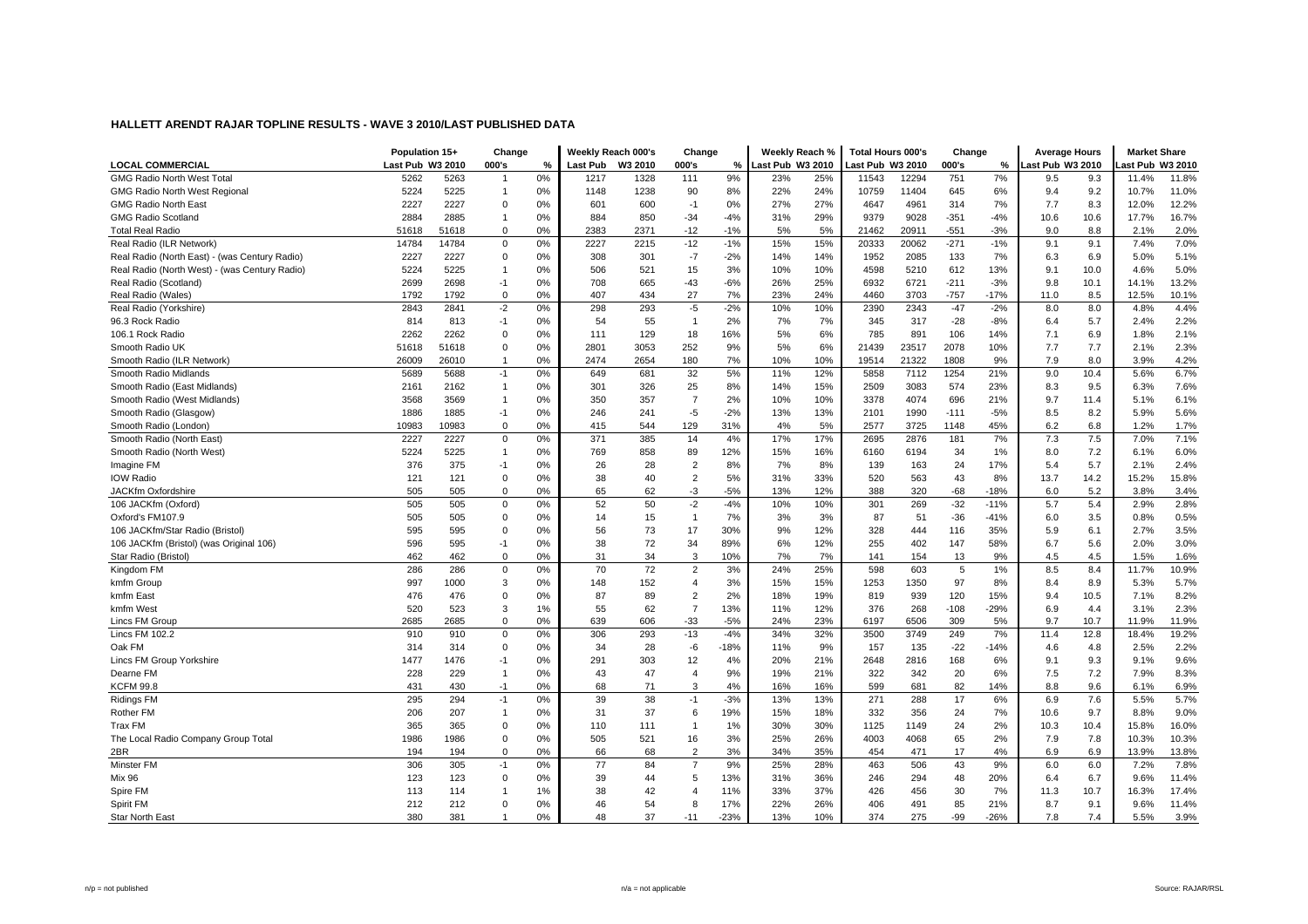|                                                | Population 15+   |       | Change         |       | Weekly Reach 000's |         | Change         |        | Weekly Reach %   |     | <b>Total Hours 000's</b> |      | Change         |        | <b>Average Hours</b> |      | <b>Market Share</b> |       |
|------------------------------------------------|------------------|-------|----------------|-------|--------------------|---------|----------------|--------|------------------|-----|--------------------------|------|----------------|--------|----------------------|------|---------------------|-------|
| <b>LOCAL COMMERCIAL</b>                        | Last Pub W3 2010 |       | 000's          | %     | Last Pub           | W3 2010 | 000's          | %      | Last Pub W3 2010 |     | ast Pub W3 2010          |      | 000's          | %      | Last Pub W3 2010     |      | ast Pub W3 2010     |       |
| Star NE - North (was Durham FM)                | 210              | 210   | $\mathbf 0$    | 0%    | 24                 | 18      | -6             | $-25%$ | 11%              | 9%  | 170                      | 126  | $-44$          | $-26%$ | 7.1                  | 6.9  | 4.8%                | 3.3%  |
| Star NE - South (was Alpha 103.2)              | 170              | 170   | $\Omega$       | 0%    | 24                 | 19      | -5             | $-21%$ | 14%              | 11% | 204                      | 149  | $-55$          | $-27%$ | 8.4                  | 7.9  | 6.3%                | 4.5%  |
| 97.2 Stray FM                                  | 147              | 147   | $\mathbf 0$    | 0%    | 44                 | 44      | $\mathbf 0$    | 0%     | 30%              | 30% | 289                      | 261  | $-28$          | $-10%$ | 6.6                  | 5.9  | 10.2%               | 9.4%  |
| Sun FM                                         | 271              | 271   | $\mathbf 0$    | 0%    | 66                 | 64      | $-2$           | $-3%$  | 24%              | 24% | 568                      | 529  | $-39$          | $-7%$  | 8.6                  | 8.3  | 12.1%               | 11.2% |
| Wessex FM                                      | 122              | 121   | -1             | $-1%$ | 37                 | 39      | $\overline{2}$ | 5%     | 31%              | 32% | 297                      | 330  | 33             | 11%    | 7.9                  | 8.4  | 11.3%               | 12.3% |
| Yorkshire Coast Radio                          | 118              | 118   | $\Omega$       | 0%    | 44                 | 43      | $-1$           | $-2%$  | 37%              | 37% | 480                      | 454  | $-26$          | $-5%$  | 11.0                 | 10.5 | 17.7%               | 16.6% |
| Radio Mansfield 103.2                          | 156              | 156   | $\mathbf 0$    | 0%    | 39                 | 35      | -4             | $-10%$ | 25%              | 23% | 343                      | 306  | $-37$          | $-11%$ | 8.7                  | 8.7  | 11.5%               | 10.3% |
| Manx Radio                                     | 68               | 67    | $-1$           | $-1%$ | 38                 | 38      | $\mathbf 0$    | 0%     | 56%              | 56% | 459                      | 468  | 9              | 2%     | 12.1                 | 12.4 | 29.7%               | 30.7% |
| <b>Midwest Radio</b>                           | 197              | 197   | $\mathbf 0$    | 0%    | 32                 | 33      | $\overline{1}$ | 3%     | 16%              | 17% | 362                      | 366  | $\overline{4}$ | 1%     | 11.4                 | 11.2 | 7.3%                | 8.0%  |
| Northern Media Group                           | 572              | 573   | $\overline{1}$ | 0%    | 141                | 146     | 5              | 4%     | 25%              | 26% | 1200                     | 1308 | 108            | 9%     | 8.5                  | 8.9  | 10.6%               | 11.5% |
| Five FM                                        | 82               | 82    | $\mathbf 0$    | 0%    | 19                 | 22      | 3              | 16%    | 23%              | 27% | 158                      | 187  | 29             | 18%    | 8.4                  | 8.3  | 10.6%               | 11.9% |
| Q102.9FM/Q97.2FM/Q101.2FM                      | 297              | 296   | $-1$           | 0%    | 89                 | 90      | $\mathbf{1}$   | 1%     | 30%              | 30% | 794                      | 879  | 85             | 11%    | 8.9                  | 9.8  | 13.0%               | 14.6% |
| Seven FM                                       | 146              | 146   | $\mathbf 0$    | 0%    | 18                 | 19      | $\overline{1}$ | 6%     | 13%              | 13% | 119                      | 109  | $-10$          | $-8%$  | 6.5                  | 5.8  | 4.2%                | 3.9%  |
| Six FM                                         | 93               | 93    | $\mathbf 0$    | 0%    | 15                 | 16      | $\overline{1}$ | 7%     | 16%              | 17% | 129                      | 133  | $\overline{4}$ | 3%     | 8.7                  | 8.5  | 7.4%                | 7.1%  |
| Original 106 (Aberdeen)                        | 312              | 313   | $\overline{1}$ | 0%    | 40                 | 39      | $-1$           | $-3%$  | 13%              | 13% | 217                      | 225  | 8              | 4%     | 5.4                  | 5.7  | 3.7%                | 3.9%  |
| <b>Total Orion Midlands</b>                    | 5867             | 5868  | $\mathbf{1}$   | 0%    | 1297               | 1305    | 8              | 1%     | 22%              | 22% | 9856                     | 9862 | 6              | 0%     | 7.6                  | 7.6  | 9.0%                | 8.9%  |
| Heart 106 FM East Midlands                     | 2171             | 2171  | $\mathbf 0$    | 0%    | 423                | 453     | 30             | 7%     | 19%              | 21% | 3284                     | 3513 | 229            | 7%     | 7.8                  | 7.8  | 8.2%                | 8.6%  |
| <b>Orion West Midlands</b>                     | 3787             | 3788  | $\overline{1}$ | 0%    | 878                | 858     | $-20$          | $-2%$  | 23%              | 23% | 6572                     | 6349 | $-223$         | $-3%$  | 7.5                  | 7.4  | 9.3%                | 8.9%  |
| Orion West Midlands FM                         | 3787             | 3788  | $\overline{1}$ | 0%    | 800                | 773     | $-27$          | $-3%$  | 21%              | 20% | 5655                     | 5410 | $-245$         | $-4%$  | 7.1                  | 7.0  | 8.0%                | 7.5%  |
| Beacon Radio                                   | 1304             | 1303  | $-1$           | 0%    | 209                | 231     | 22             | 11%    | 16%              | 18% | 1659                     | 1633 | $-26$          | $-2%$  | 7.9                  | 7.1  | 6.5%                | 6.2%  |
| 96.4 BRMB                                      | 2066             | 2067  | $\overline{1}$ | 0%    | 364                | 334     | $-30$          | $-8%$  | 18%              | 16% | 2132                     | 1880 | $-252$         | $-12%$ | 5.9                  | 5.6  | 5.9%                | 5.1%  |
| Mercia                                         | 658              | 659   | $\overline{1}$ | 0%    | 149                | 145     | $-4$           | $-3%$  | 23%              | 22% | 1144                     | 1083 | $-61$          | $-5%$  | 7.7                  | 7.5  | 9.1%                | 8.6%  |
| Wyvern FM                                      | 499              | 498   | $-1$           | 0%    | 97                 | 103     | 6              | 6%     | 20%              | 21% | 704                      | 794  | 90             | 13%    | 7.2                  | 7.7  | 7.3%                | 8.0%  |
| Gold Birmingham                                | 2066             | 2067  | $\overline{1}$ | 0%    | 64                 | 72      | 8              | 13%    | 3%               | 3%  | 413                      | 456  | 43             | 10%    | 6.5                  | 6.4  | 1.1%                | 1.2%  |
| <b>Gold Coventry</b>                           | 658              | 659   | $\overline{1}$ | 0%    | 27                 | 23      | $-4$           | $-15%$ | 4%               | 4%  | 340                      | 275  | $-65$          | $-19%$ | 12.5                 | 11.7 | 2.7%                | 2.2%  |
| Gold Wolverhampton                             | 1304             | 1303  | $-1$           | 0%    | 45                 | 46      | $\overline{1}$ | 2%     | 3%               | 4%  | 392                      | 422  | 30             | 8%     | 8.8                  | 9.1  | 1.5%                | 1.6%  |
| Premier Christian Radio                        | 10983            | 10983 | $\mathbf 0$    | 0%    | 143                | 213     | 70             | 49%    | 1%               | 2%  | 1708                     | 2405 | 697            | 41%    | 12.0                 | 11.3 | 0.8%                | 1.1%  |
| 107.4 The Quay                                 | 380              | 380   | $\Omega$       | 0%    | 53                 | 43      | $-10$          | $-19%$ | 14%              | 11% | 310                      | 270  | $-40$          | $-13%$ | 5.9                  | 6.3  | 3.5%                | 3.1%  |
| Reading 107 FM                                 | 226              | 226   | $\mathbf 0$    | 0%    | 22                 | 19      | -3             | $-14%$ | 10%              | 9%  | 132                      | 124  | -8             | $-6%$  | 6.0                  | 6.4  | 3.8%                | 3.4%  |
| 96.2 The Revolution                            | 511              | 510   | $-1$           | 0%    | 42                 | 39      | $-3$           | $-7%$  | 8%               | 8%  | 357                      | 395  | 38             | 11%    | 8.5                  | 10.1 | 3.5%                | 3.9%  |
| Southwest Local Radio Group (Palm & Exeter FM) | 532              | 532   | $\mathbf 0$    | 0%    | 60                 | 62      | $\overline{2}$ | 3%     | 11%              | 12% | 462                      | 505  | 43             | 9%     | 7.7                  | 8.2  | 4.0%                | 4.4%  |
| Exeter FM                                      | 304              | 304   | $\mathbf 0$    | 0%    | 29                 | 26      | -3             | $-10%$ | 9%               | 9%  | 133                      | 164  | 31             | 23%    | 4.7                  | 6.3  | 2.0%                | 2.4%  |
| Palm FM                                        | 228              | 228   | $\mathbf 0$    | 0%    | 32                 | 36      | $\overline{4}$ | 13%    | 14%              | 16% | 329                      | 340  | 11             | 3%     | 10.4                 | 9.5  | 6.8%                | 7.1%  |
| 107.5 Sovereign Radio                          | 151              | 151   | $\mathbf 0$    | 0%    | 30                 | 29      | $-1$           | $-3%$  | 20%              | 19% | 184                      | 167  | $-17$          | $-9%$  | 6.1                  | 5.7  | 5.5%                | 4.8%  |
| The Sunrise Group                              | 51618            | 51618 | $\Omega$       | 0%    | 571                | 579     | 8              | 1%     | 1%               | 1%  | 3751                     | 4378 | 627            | 17%    | 6.6                  | 7.6  | 0.4%                | 0.4%  |
| Buzz Asia 963 & 972AM                          | 10984            | 10984 | $\mathbf 0$    | 0%    | 120                | 107     | $-13$          | $-11%$ | 1%               | 1%  | 459                      | 429  | $-30$          | $-7%$  | 3.8                  | 4.0  | 0.2%                | 0.2%  |
| Kismat Radio 1035 (Greater London)             | 10983            | 10983 | $\mathbf 0$    | 0%    | 112                | 131     | 19             | 17%    | 1%               | 1%  | 457                      | 1143 | 686            | 150%   | 4.1                  | 8.7  | 0.2%                | 0.5%  |
| Sunrise Radio (Greater London)                 | 10983            | 10983 | $\Omega$       | 0%    | 364                | 372     | 8              | 2%     | 3%               | 3%  | 2357                     | 2668 | 311            | 13%    | 6.5                  | 7.2  | 1.1%                | 1.2%  |
| Sunrise Radio National                         | 51618            | 51618 | $\mathbf 0$    | 0%    | 498                | 506     | 8              | 2%     | 1%               | 1%  | 3136                     | 3316 | 180            | 6%     | 6.3                  | 6.6  | 0.3%                | 0.3%  |
| Time FM 106.6                                  | 284              | 284   | $\mathbf 0$    | 0%    | 21                 | 19      | $-2$           | $-10%$ | 7%               | 7%  | 144                      | 120  | $-24$          | $-17%$ | 7.0                  | 6.2  | 3.0%                | 2.4%  |
| <b>Tindle Radio Group</b>                      | 1363             | 1364  | $\overline{1}$ | 0%    | 304                | 330     | 26             | 9%     | 22%              | 24% | 3224                     | 3389 | 165            | 5%     | 10.6                 | 10.3 | 11.1%               | 11.5% |
| Kestrel FM (North and South)                   | 231              | 231   | $\mathbf 0$    | 0%    | 48                 | 53      | 5              | 10%    | 21%              | 23% | 434                      | 448  | 14             | 3%     | 9.1                  | 8.4  | 8.0%                | 8.5%  |
| Kestrel FM                                     | 136              | 137   | $\overline{1}$ | 1%    | 29                 | 34      | 5              | 17%    | 22%              | 25% | 267                      | 296  | 29             | 11%    | 9.1                  | 8.7  | 7.8%                | 9.0%  |
| KESTREL FM - was Delta Radio                   | 95               | 94    | $-1$           | $-1%$ | 18                 | 19      | $\overline{1}$ | 6%     | 19%              | 20% | 166                      | 152  | $-14$          | $-8%$  | 9.0                  | 7.9  | 8.2%                | 7.6%  |
| Tindle Radio Anglia                            | 1006             | 1005  | $-1$           | 0%    | 191                | 210     | 19             | 10%    | 19%              | 21% | 1991                     | 2131 | 140            | 7%     | 10.4                 | 10.1 | 9.4%                | 9.8%  |
| THE BEACH                                      | 185              | 186   | $\overline{1}$ | 1%    | 52                 | 51      | $-1$           | $-2%$  | 28%              | 28% | 614                      | 560  | $-54$          | $-9%$  | 11.8                 | 10.9 | 16.1%               | 14.7% |
| Dream 100                                      | 142              | 143   | $\overline{1}$ | 1%    | 42                 | 49      | $\overline{7}$ | 17%    | 30%              | 34% | 586                      | 687  | 101            | 17%    | 13.9                 | 14.1 | 18.4%               | 19.0% |
| North Norfolk Radio                            | 92               | 92    | $\Omega$       | 0%    | 21                 | 23      | $\overline{2}$ | 10%    | 23%              | 25% | 221                      | 244  | 23             | 10%    | 10.5                 | 10.5 | 10.6%               | 12.0% |
| Radio NORWICH 99.9                             | 330              | 329   | $-1$           | 0%    | 45                 | 53      | 8              | 18%    | 14%              | 16% | 330                      | 371  | 41             | 12%    | 7.4                  | 7.0  | 4.6%                | 5.2%  |
| Town 102 FM                                    | 279              | 277   | $-2$           | $-1%$ | 32                 | 34      | $\overline{2}$ | 6%     | 11%              | 12% | 238                      | 268  | 30             | 13%    | 7.5                  | 7.9  | 4.5%                | 4.7%  |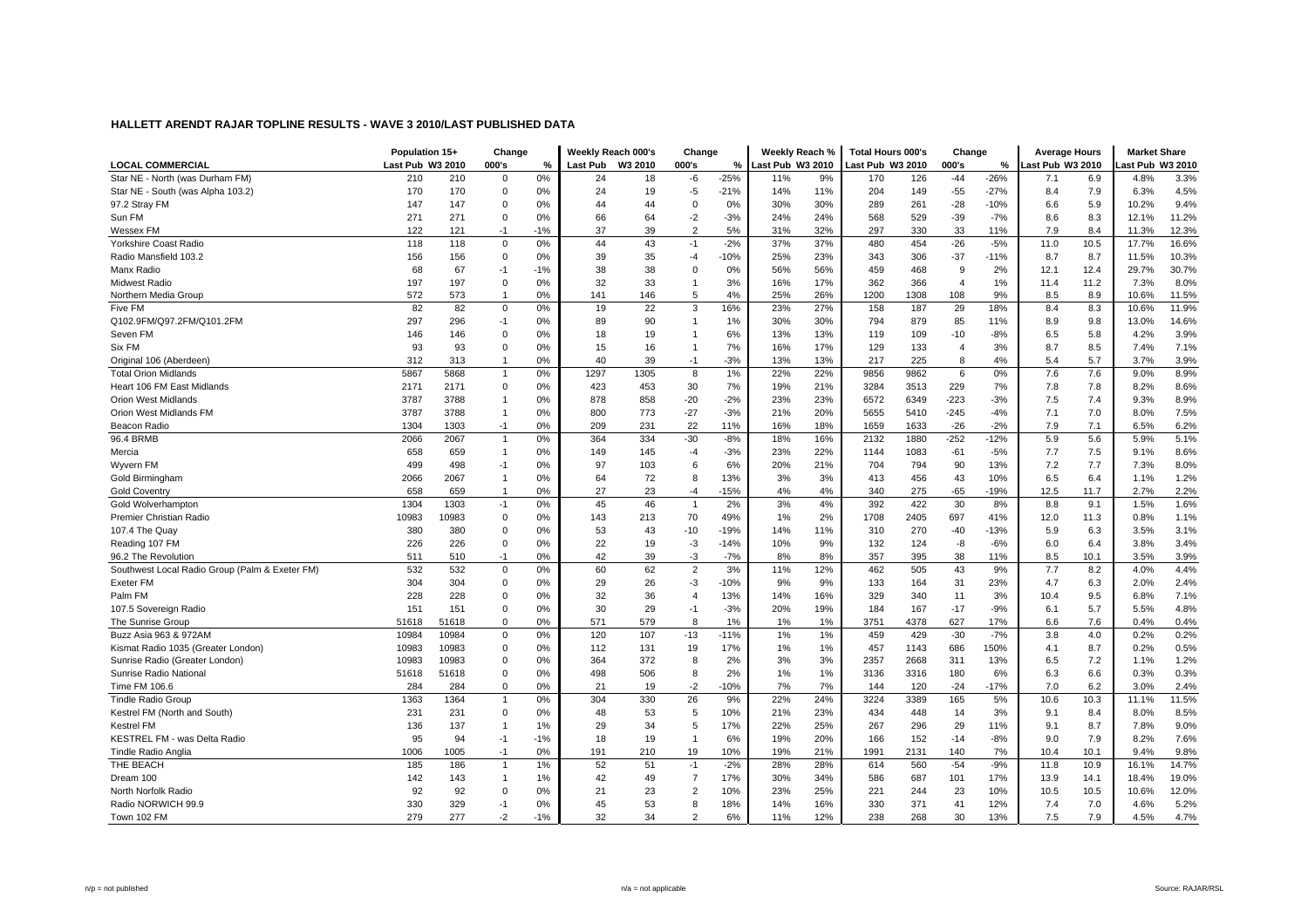|                                                      | Population 15+   |       | Change       |     | Weekly Reach 000's |         | Change         |        | Weekly Reach %   |       | <b>Total Hours 000's</b> |       | Change         |        | <b>Average Hours</b> |      | <b>Market Share</b> |       |
|------------------------------------------------------|------------------|-------|--------------|-----|--------------------|---------|----------------|--------|------------------|-------|--------------------------|-------|----------------|--------|----------------------|------|---------------------|-------|
| <b>LOCAL COMMERCIAL</b>                              | Last Pub W3 2010 |       | 000's        | %   | <b>Last Pub</b>    | W3 2010 | 000's          | %      | Last Pub W3 2010 |       | Last Pub W3 2010         |       | 000's          | %      | Last Pub W3 2010     |      | ast Pub W3 2010     |       |
| Channel 103 FM                                       | 75               | 75    | $\Omega$     | 0%  | 38                 | 41      | 3              | 8%     | 51%              | 54%   | 445                      | 463   | 18             | 4%     | 11.6                 | 11.3 | 30.3%               | 31.0% |
| Island FM 104.7                                      | 52               | 52    | $\Omega$     | 0%  | 26                 | 26      | $\Omega$       | 0%     | 50%              | 51%   | 355                      | 348   | $-7$           | $-2%$  | 13.6                 | 13.2 | 37.0%               | 35.0% |
| <b>Total Touch Radio Network</b>                     | 897              | 897   | $\Omega$     | 0%  | 133                | 122     | $-11$          | $-8%$  | 15%              | 14%   | 1129                     | 959   | $-170$         | $-15%$ | 8.5                  | 7.9  | 6.4%                | 5.3%  |
| Rugby FM                                             | 71               | 71    | $\Omega$     | 0%  | 21                 | 20      | $-1$           | $-5%$  | 29%              | 28%   | 209                      | 202   | $-7$           | $-3%$  | 10.1                 | 10.2 | 14.2%               | 13.4% |
| <b>Touchradio Staffs</b>                             | 250              | 250   | $\Omega$     | 0%  | 34                 | 34      | $\Omega$       | 0%     | 14%              | 14%   | 377                      | 338   | $-39$          | $-10%$ | 11.0                 | 9.8  | 8.1%                | 7.0%  |
| 96.2FM Touchradio - Coventry                         | 288              | 288   | $\Omega$     | 0%  | 33                 | 27      | $-6$           | $-18%$ | 12%              | 9%    | 152                      | 120   | $-32$          | $-21%$ | 4.6                  | 4.5  | 3.0%                | 2.4%  |
| 102FM Touchradio - Warks, Worcs, Cotswolds           | 288              | 288   | $\Omega$     | 0%  | 40                 | 34      | -6             | $-15%$ | 14%              | 12%   | 349                      | 252   | $-97$          | $-28%$ | 8.8                  | 7.3  | 5.2%                | 3.8%  |
| 107.3 Touchradio - Warwick                           | 133              | 133   | $\Omega$     | 0%  | 8                  | 9       | $\mathbf{1}$   | 13%    | 6%               | 7%    | 41                       | 47    | 6              | 15%    | 5.3                  | 5.0  | 1.6%                | 1.8%  |
| Total Town and Country Broadcasting                  | n/p              | 51618 | n/a          | n/a | n/p                | 486     | n/a            | n/a    | n/p              | 1%    | n/p                      | 2821  | n/a            | n/a    | n/p                  | 5.8  | n/p                 | 0.3%  |
| <b>NME Radio</b>                                     | 51618            | 51618 | $\Omega$     | 0%  | 253                | 257     | $\overline{4}$ | 2%     | $*9/6$           | $*$ % | 1301                     | 1028  | $-273$         | $-21%$ | 5.1                  | 4.0  | 0.1%                | 0.1%  |
| Town and Country Broadcasting (South and West Wales) | 1585             | 1585  | $\Omega$     | 0%  | 239                | 258     | 19             | 8%     | 15%              | 16%   | 1864                     | 2039  | 175            | 9%     | 7.8                  | 7.9  | 5.9%                | 6.3%  |
| 102.1 Bay Radio                                      | 457              | 457   | $\Omega$     | 0%  | 35                 | 35      | $\Omega$       | 0%     | 8%               | 8%    | 214                      | 234   | 20             | 9%     | 6.1                  | 6.6  | 2.3%                | 2.5%  |
| 106.3 Bridge FM                                      | 123              | 124   |              | 1%  | 35                 | 35      | $\Omega$       | 0%     | 29%              | 28%   | 283                      | 244   | $-39$          | $-14%$ | 8.0                  | 7.0  | 10.9%               | 9.2%  |
| 97.1 Radio Carmarthenshire                           | 128              | 128   | $\Omega$     | 0%  | 39                 | 40      | $\overline{1}$ | 3%     | 31%              | 31%   | 309                      | 317   | 8              | 3%     | 7.9                  | 7.9  | 12.0%               | 12.0% |
| Nation Radio                                         | 1409             | 1409  | $\Omega$     | 0%  | 109                | 145     | 36             | 33%    | 8%               | 10%   | 625                      | 897   | 272            | 44%    | 5.7                  | 6.2  | 2.2%                | 3.1%  |
| 102.5 Radio Pembrokeshire                            | 94               | 94    | $\Omega$     | 0%  | 41                 | 40      | $-1$           | $-2%$  | 44%              | 43%   | 458                      | 408   | $-50$          | $-11%$ | 11.0                 | 10.2 | 24.3%               | 22.4% |
| <b>Total UKRD</b>                                    | 1446             | 1446  | $\Omega$     | 0%  | 375                | 377     | $\overline{2}$ | 1%     | 26%              | 26%   | 3757                     | 3662  | $-95$          | $-3%$  | 10.0                 | 9.7  | 11.6%               | 11.3% |
| Pirate FM                                            | 483              | 482   | $-1$         | 0%  | 154                | 149     | $-5$           | $-3%$  | 32%              | 31%   | 1468                     | 1582  | 114            | 8%     | 9.6                  | 10.6 | 13.2%               | 14.0% |
| The County Sound Radio Network                       | 542              | 541   | $-1$         | 0%  | 155                | 165     | 10             | 6%     | 29%              | 31%   | 1475                     | 1338  | $-137$         | $-9%$  | 9.5                  | 8.1  | 13.0%               | 11.5% |
| County Sound 1566                                    | 542              | 541   | $-1$         | 0%  | 9                  | 11      | $\overline{2}$ | 22%    | 2%               | 2%    | 17                       | 39    | 22             | 129%   | 1.8                  | 3.4  | 0.1%                | 0.3%  |
| 96.4 Eagle Radio                                     | 542              | 541   | $-1$         | 0%  | 148                | 158     | 10             | 7%     | 27%              | 29%   | 1459                     | 1300  | $-159$         | $-11%$ | 9.9                  | 8.2  | 12.8%               | 11.1% |
| <b>Total UKRD East</b>                               | 422              | 421   | $-1$         | 0%  | 65                 | 67      | $\overline{2}$ | 3%     | 15%              | 16%   | 684                      | 583   | $-101$         | $-15%$ | 10.6                 | 8.6  | 7.5%                | 6.3%  |
| <b>KL.FM 96.7</b>                                    | 151              | 152   | $\mathbf{1}$ | 1%  | 47                 | 46      | $-1$           | $-2%$  | 31%              | 30%   | 540                      | 549   | 9              | 2%     | 11.5                 | 11.9 | 16.2%               | 16.2% |
| Star Radio in Cambridge                              | 270              | 271   | $\mathbf{1}$ | 0%  | 21                 | 24      | 3              | 14%    | 8%               | 9%    | 88                       | 126   | 38             | 43%    | 4.1                  | 5.3  | 1.7%                | 2.3%  |
| UTV Radio (inc. talkSPORT)                           | 51618            | 51618 | $\Omega$     | 0%  | 3608               | 3902    | 294            | 8%     | 7%               | 8%    | 27729                    | 31421 | 3692           | 13%    | 7.7                  | 8.1  | 2.7%                | 3.0%  |
| UTV Radio (excl. talkSPORT)                          | 6096             | 6096  | $\mathbf 0$  | 0%  | 1259               | 1273    | 14             | 1%     | 21%              | 21%   | 10922                    | 11950 | 1028           | 9%     | 8.7                  | 9.4  | 9.3%                | 9.9%  |
| 107.6 Juice FM                                       | 954              | 953   | $-1$         | 0%  | 151                | 162     | 11             | 7%     | 16%              | 17%   | 686                      | 1426  | 740            | 108%   | 4.5                  | 8.8  | 4.1%                | 7.4%  |
| Peak 107 FM                                          | 415              | 414   | $-1$         | 0%  | 79                 | 83      | $\overline{4}$ | 5%     | 19%              | 20%   | 857                      | 943   | 86             | 10%    | 10.9                 | 11.4 | 11.1%               | 12.5% |
| The Pulse/Pulse 2                                    | 854              | 853   | $-1$         | 0%  | 148                | 161     | 13             | 9%     | 17%              | 19%   | 1363                     | 1426  | 63             | 5%     | 9.2                  | 8.9  | 9.3%                | 8.8%  |
| The Pulse                                            | 854              | 853   | $-1$         | 0%  | 136                | 148     | 12             | 9%     | 16%              | 17%   | 1159                     | 1181  | 22             | 2%     | 8.5                  | 8.0  | 7.9%                | 7.3%  |
| Pulse <sub>2</sub>                                   | 854              | 853   | $-1$         | 0%  | 40                 | 43      | 3              | 8%     | 5%               | 5%    | 203                      | 245   | 42             | 21%    | 5.1                  | 5.6  | 1.4%                | 1.5%  |
| Signal One & Signal Two                              | 773              | 772   | $-1$         | 0%  | 265                | 260     | $-5$           | $-2%$  | 34%              | 34%   | 2983                     | 2942  | $-41$          | $-1%$  | 11.2                 | 11.3 | 19.6%               | 18.7% |
| Signal One                                           | 773              | 772   | $-1$         | 0%  | 244                | 244     | $\Omega$       | 0%     | 32%              | 32%   | 2520                     | 2455  | $-65$          | $-3%$  | 10.3                 | 10.1 | 16.6%               | 15.6% |
| Signal Two                                           | 773              | 772   | $-1$         | 0%  | 64                 | 56      | -8             | $-13%$ | 8%               | 7%    | 463                      | 487   | 24             | 5%     | 7.3                  | 8.7  | 3.0%                | 3.1%  |
| Total Swansea Sound/96.4 FM The Wave                 | 457              | 457   | $\Omega$     | 0%  | 177                | 168     | -9             | $-5%$  | 39%              | 37%   | 1522                     | 1357  | $-165$         | $-11%$ | 8.6                  | 8.1  | 16.5%               | 14.7% |
| 96.4 FM The Wave                                     | 457              | 457   | $\Omega$     | 0%  | 138                | 131     | $-7$           | $-5%$  | 30%              | 29%   | 1035                     | 852   | $-183$         | $-18%$ | 7.5                  | 6.5  | 11.2%               | 9.2%  |
| Swansea Sound - 1170 MW                              | 457              | 457   | $\Omega$     | 0%  | 69                 | 70      | $\mathbf{1}$   | 1%     | 15%              | 15%   | 487                      | 505   | 18             | 4%     | 7.1                  | 7.2  | 5.3%                | 5.5%  |
| U105                                                 | 860              | 859   | $-1$         | 0%  | 147                | 133     | $-14$          | $-10%$ | 17%              | 16%   | 1522                     | 1338  | $-184$         | $-12%$ | 10.3                 | 10.0 | 8.7%                | 7.5%  |
| Radio Wave 96.5 FM                                   | 241              | 240   | $-1$         | 0%  | 66                 | 76      | 10             | 15%    | 28%              | 32%   | 726                      | 813   | 87             | 12%    | 10.9                 | 10.6 | 13.6%               | 15.7% |
| 102.4 Wish/107.2 Wire/107.4 Tower FM                 | 1114             | 1115  | $\mathbf{1}$ | 0%  | 182                | 182     | $\mathbf 0$    | 0%     | 16%              | 16%   | 1047                     | 1142  | 95             | 9%     | 5.8                  | 6.3  | 4.9%                | 5.3%  |
| 107.4 Tower FM                                       | 430              | 430   | $\Omega$     | 0%  | 47                 | 47      | 0              | 0%     | 11%              | 11%   | 339                      | 310   | $-29$          | $-9%$  | 7.2                  | 6.6  | 4.4%                | 3.9%  |
| 107.2 Wire FM                                        | 278              | 278   | $\Omega$     | 0%  | 50                 | 51      | $\overline{1}$ | 2%     | 18%              | 18%   | 282                      | 272   | $-10$          | $-4%$  | 5.6                  | 5.4  | 5.1%                | 4.8%  |
| 102.4 Wish FM                                        | 467              | 467   | $\Omega$     | 0%  | 87                 | 88      | $\mathbf{1}$   | 1%     | 19%              | 19%   | 426                      | 560   | 134            | 31%    | 4.9                  | 6.3  | 4.7%                | 6.0%  |
| 107.7 The Wolf                                       | 431              | 431   | $\Omega$     | 0%  | 43                 | 38      | $-5$           | $-12%$ | 10%              | 9%    | 323                      | 327   | $\overline{4}$ | 1%     | 7.5                  | 8.6  | 3.9%                | 4.0%  |
| Wave 102 FM                                          | 153              | 154   |              | 1%  | 28                 | 30      | $\overline{2}$ | 7%     | 19%              | 19%   | 210                      | 193   | $-17$          | $-8%$  | 7.4                  | 6.5  | 7.8%                | 7.0%  |
| Yorkshire Radio                                      | 4479             | 4479  | $\Omega$     | 0%  | 70                 | 76      | 6              | 9%     | 2%               | 2%    | 393                      | 374   | $-19$          | $-5%$  | 5.6                  | 4.9  | 0.5%                | 0.4%  |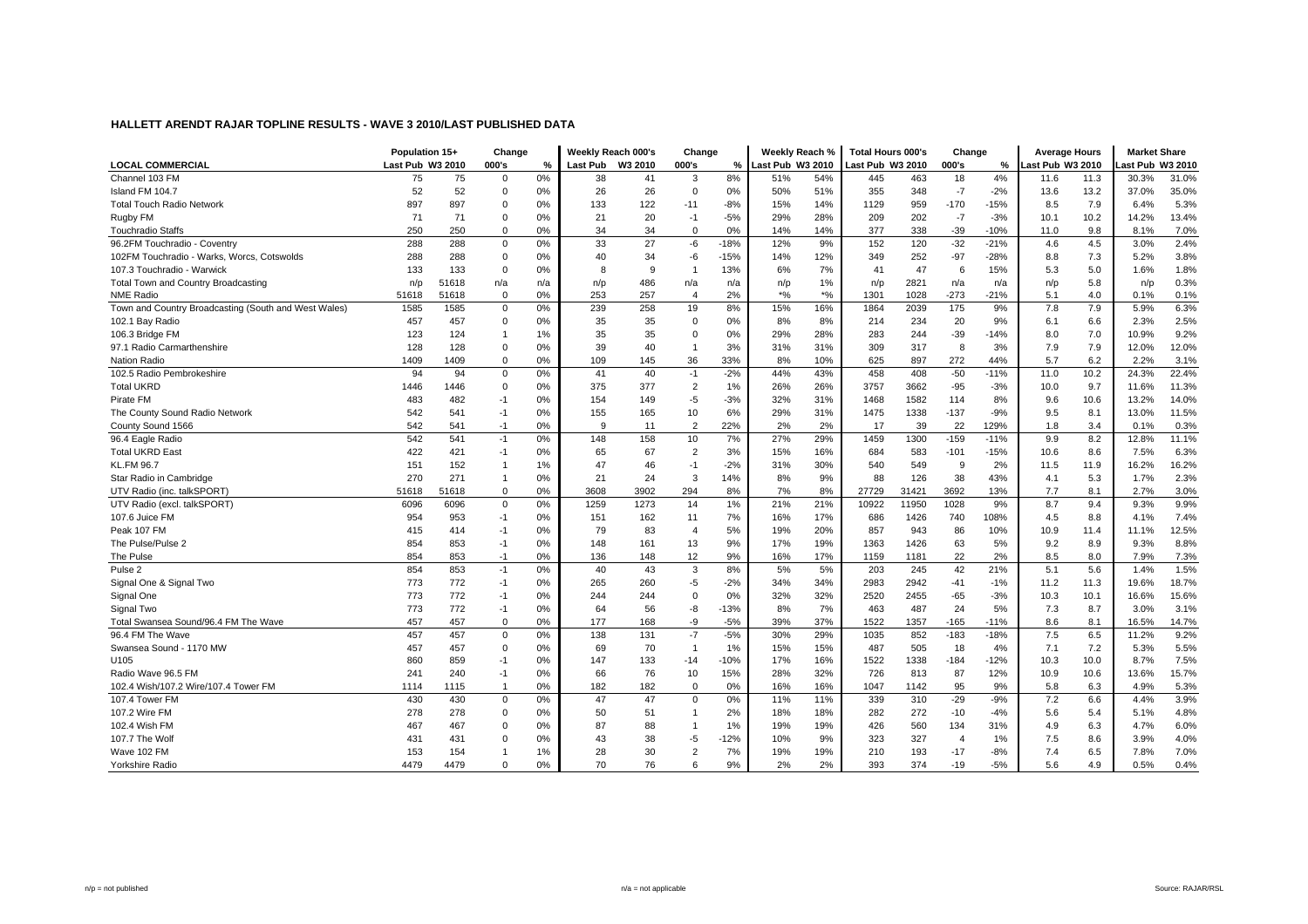|                                      | Population 15+   |       | Change         |    | Weekly Reach 000's |         | Change         |        |                 | Weekly Reach % | <b>Total Hours 000's</b> |       | Change |        | <b>Average Hours</b> |      | <b>Market Share</b> |       |
|--------------------------------------|------------------|-------|----------------|----|--------------------|---------|----------------|--------|-----------------|----------------|--------------------------|-------|--------|--------|----------------------|------|---------------------|-------|
| <b>LOCAL COMMERCIAL</b>              | Last Pub W3 2010 |       | 000's          | %  | <b>Last Pub</b>    | W3 2010 | 000's          | $\%$   | ast Pub W3 2010 |                | ast Pub W3 2010          |       | 000's  | %      | ast Pub W3 2010      |      | ast Pub W3 2010     |       |
| <b>BBC Local Radio</b>               | 41650            | 41651 | $\overline{1}$ | 0% | 6844               | 6962    | 118            | 2%     | 16%             | 17%            | 64615                    | 72386 | 7771   | 12%    | 9.4                  | 10.4 | 7.8%                | 8.4%  |
| <b>BBC Radio Berkshire</b>           | 796              | 796   | $\mathbf 0$    | 0% | 151                | 146     | $-5$           | $-3%$  | 19%             | 18%            | 809                      | 993   | 184    | 23%    | 5.4                  | 6.8  | 5.4%                | 6.6%  |
| <b>BBC Radio Bristol</b>             | 892              | 893   | $\overline{1}$ | 0% | 170                | 161     | -9             | $-5%$  | 19%             | 18%            | 1683                     | 1756  | 73     | 4%     | 9.9                  | 10.9 | 8.7%                | 8.4%  |
| <b>BBC Radio Cambridgeshire</b>      | 710              | 710   | $\mathbf 0$    | 0% | 123                | 116     | $-7$           | $-6%$  | 17%             | 16%            | 1002                     | 1115  | 113    | 11%    | 8.2                  | 9.6  | 6.6%                | 7.0%  |
| <b>BBC Radio Cornwall</b>            | 458              | 458   | $\mathbf 0$    | 0% | 147                | 157     | 10             | 7%     | 32%             | 34%            | 1970                     | 2172  | 202    | 10%    | 13.4                 | 13.9 | 17.4%               | 19.7% |
| <b>BBC Coventry and Warwickshire</b> | 665              | 665   | $\mathbf 0$    | 0% | 82                 | 68      | $-14$          | $-17%$ | 12%             | 10%            | 545                      | 689   | 144    | 26%    | 6.7                  | 10.2 | 4.1%                | 5.3%  |
| <b>BBC Radio Cumbria</b>             | 407              | 408   | $\overline{1}$ | 0% | 159                | 140     | $-19$          | $-12%$ | 39%             | 34%            | 1452                     | 1558  | 106    | 7%     | 9.1                  | 11.1 | 17.8%               | 17.3% |
| <b>BBC Radio Derby</b>               | 634              | 634   | $\Omega$       | 0% | 180                | 169     | $-11$          | $-6%$  | 28%             | 27%            | 1626                     | 1646  | 20     | 1%     | 9.0                  | 9.7  | 13.7%               | 14.0% |
| <b>BBC Radio Devon</b>               | 983              | 984   |                | 0% | 246                | 235     | $-11$          | $-4%$  | 25%             | 24%            | 2779                     | 2729  | $-50$  | $-2%$  | 11.3                 | 11.6 | 13.0%               | 13.1% |
| <b>BBC Essex</b>                     | 1281             | 1281  | $\mathbf 0$    | 0% | 243                | 238     | $-5$           | $-2%$  | 19%             | 19%            | 2794                     | 3033  | 239    | 9%     | 11.5                 | 12.7 | 9.8%                | 10.3% |
| <b>BBC Radio Gloucestershire</b>     | 483              | 483   | $\mathbf 0$    | 0% | 94                 | 91      | $-3$           | $-3%$  | 19%             | 19%            | 1009                     | 800   | $-209$ | $-21%$ | 10.8                 | 8.7  | 10.0%               | 7.9%  |
| <b>BBC Hereford &amp; Worcester</b>  | 495              | 494   | $-1$           | 0% | 135                | 99      | $-36$          | $-27%$ | 27%             | 20%            | 1038                     | 986   | $-52$  | $-5%$  | 7.7                  | 10.0 | 10.6%               | 10.2% |
| <b>BBC Radio Humberside</b>          | 768              | 768   | $\Omega$       | 0% | 212                | 195     | $-17$          | $-8%$  | 28%             | 25%            | 2075                     | 2145  | 70     | 3%     | 9.8                  | 11.0 | 13.5%               | 13.2% |
| <b>BBC Radio Kent</b>                | 1390             | 1390  | $\mathbf 0$    | 0% | 276                | 255     | $-21$          | $-8%$  | 20%             | 18%            | 3322                     | 3264  | $-58$  | $-2%$  | 12.0                 | 12.8 | 10.8%               | 10.6% |
| <b>BBC Radio Lancashire</b>          | 1183             | 1183  | $\mathbf 0$    | 0% | 239                | 239     | $\mathbf 0$    | 0%     | 20%             | 20%            | 1658                     | 1990  | 332    | 20%    | 6.9                  | 8.3  | 7.0%                | 8.3%  |
| <b>BBC Radio Leeds</b>               | 1633             | 1633  | $\mathbf 0$    | 0% | 246                | 265     | 19             | 8%     | 15%             | 16%            | 1865                     | 2065  | 200    | 11%    | 7.6                  | 7.8  | 6.8%                | 6.7%  |
| <b>BBC Radio Leicester</b>           | 805              | 806   | $\overline{1}$ | 0% | 131                | 137     | 6              | 5%     | 16%             | 17%            | 1078                     | 1315  | 237    | 22%    | 8.2                  | 9.6  | 7.6%                | 8.6%  |
| <b>BBC Radio Lincolnshire</b>        | 541              | 540   | $-1$           | 0% | 115                | 107     | -8             | $-7%$  | 21%             | 20%            | 1704                     | 1947  | 243    | 14%    | 14.8                 | 18.2 | 14.1%               | 15.6% |
| BBC London 94.9                      | 10983            | 10983 | $\Omega$       | 0% | 507                | 560     | 53             | 10%    | 5%              | 5%             | 2406                     | 3091  | 685    | 28%    | 4.7                  | 5.5  | 1.1%                | 1.4%  |
| <b>BBC Radio Manchester</b>          | 2128             | 2128  | $\mathbf 0$    | 0% | 248                | 220     | $-28$          | $-11%$ | 12%             | 10%            | 1706                     | 1507  | $-199$ | $-12%$ | 6.9                  | 6.9  | 4.3%                | 3.8%  |
| <b>BBC Radio Merseyside</b>          | 1616             | 1616  | $\mathbf 0$    | 0% | 307                | 302     | $-5$           | $-2%$  | 19%             | 19%            | 3480                     | 3752  | 272    | 8%     | 11.3                 | 12.4 | 11.3%               | 11.4% |
| <b>BBC Radio Newcastle</b>           | 1419             | 1419  | $\mathbf 0$    | 0% | 297                | 262     | $-35$          | $-12%$ | 21%             | 18%            | 2014                     | 2292  | 278    | 14%    | 6.8                  | 8.8  | 8.4%                | 9.0%  |
| <b>BBC Radio Norfolk</b>             | 768              | 768   | $\mathbf 0$    | 0% | 201                | 193     | -8             | $-4%$  | 26%             | 25%            | 2362                     | 2307  | $-55$  | $-2%$  | 11.7                 | 11.9 | 14.1%               | 14.3% |
| <b>BBC Radio Northampton</b>         | 481              | 481   | $\Omega$       | 0% | 103                | 90      | $-13$          | $-13%$ | 21%             | 19%            | 1127                     | 905   | $-222$ | $-20%$ | 11.0                 | 10.1 | 11.7%               | 9.7%  |
| <b>BBC Radio Nottingham</b>          | 790              | 790   | $\mathbf 0$    | 0% | 197                | 185     | $-12$          | $-6%$  | 25%             | 23%            | 1615                     | 1694  | 79     | 5%     | 8.2                  | 9.1  | 10.5%               | 11.3% |
| BBC Oxford 95.2FM                    | 518              | 518   | $\mathbf 0$    | 0% | 73                 | 69      | $-4$           | $-5%$  | 14%             | 13%            | 864                      | 591   | $-273$ | $-32%$ | 11.8                 | 8.5  | 8.3%                | 6.0%  |
| <b>BBC Radio Sheffield</b>           | 1261             | 1261  | $\mathbf 0$    | 0% | 256                | 236     | $-20$          | $-8%$  | 20%             | 19%            | 2186                     | 1883  | $-303$ | $-14%$ | 8.5                  | 8.0  | 9.5%                | 8.0%  |
| <b>BBC Radio Shropshire</b>          | 380              | 379   | $-1$           | 0% | 109                | 99      | $-10$          | $-9%$  | 29%             | 26%            | 1151                     | 1112  | $-39$  | $-3%$  | 10.6                 | 11.2 | 13.1%               | 12.8% |
| <b>BBC Radio Solent</b>              | 1532             | 1532  | $\mathbf 0$    | 0% | 272                | 268     | $-4$           | $-1%$  | 18%             | 18%            | 2951                     | 2826  | $-125$ | $-4%$  | 10.9                 | 10.5 | 8.2%                | 7.9%  |
| <b>BBC Solent for Dorset</b>         | 172              | 172   | $\mathbf 0$    | 0% | 24                 | 24      | $\mathbf 0$    | 0%     | 14%             | 14%            | 193                      | 180   | $-13$  | $-7%$  | 8.2                  | 7.5  | 5.4%                | 5.0%  |
| <b>BBC Somerset</b>                  | 442              | 442   | $\mathbf 0$    | 0% | 68                 | 65      | -3             | $-4%$  | 15%             | 15%            | 661                      | 749   | 88     | 13%    | 9.7                  | 11.5 | 6.1%                | 7.0%  |
| <b>BBC Radio Stoke</b>               | 598              | 597   | $-1$           | 0% | 174                | 143     | $-31$          | $-18%$ | 29%             | 24%            | 1572                     | 1701  | 129    | 8%     | 9.0                  | 11.9 | 13.8%               | 13.9% |
| <b>BBC Radio Suffolk</b>             | 533              | 533   | $\Omega$       | 0% | 133                | 112     | $-21$          | $-16%$ | 25%             | 21%            | 1383                     | 1452  | 69     | 5%     | 10.4                 | 12.9 | 12.6%               | 13.0% |
| BBC Sussex and BBC Surrey            | 2458             | 2460  | $\overline{2}$ | 0% | 260                | 266     | 6              | 2%     | 11%             | 11%            | 2470                     | 2491  | 21     | 1%     | 9.5                  | 9.4  | 4.3%                | 4.5%  |
| <b>BBC Tees</b>                      | 789              | 790   |                | 0% | 103                | 85      | $-18$          | $-17%$ | 13%             | 11%            | 689                      | 469   | $-220$ | $-32%$ | 6.7                  | 5.5  | 4.7%                | 3.1%  |
| <b>BBC Three Counties Radio</b>      | 1285             | 1285  | $\mathbf 0$    | 0% | 150                | 147     | $-3$           | $-2%$  | 12%             | 11%            | 1304                     | 1247  | $-57$  | $-4%$  | 8.7                  | 8.5  | 5.1%                | 4.9%  |
| BBC WM (Birmingham & Black Country)  | 2254             | 2254  | $\mathbf 0$    | 0% | 227                | 190     | $-37$          | $-16%$ | 10%             | 8%             | 2386                     | 1870  | $-516$ | $-22%$ | 10.5                 | 9.8  | 6.0%                | 4.6%  |
| <b>BBC Radio Wiltshire/Swindon</b>   | 542              | 541   | $-1$           | 0% | 71                 | 78      | $\overline{7}$ | 10%    | 13%             | 14%            | 632                      | 709   | 77     | 12%    | 9.0                  | 9.1  | 5.4%                | 6.0%  |
| <b>BBC Radio York</b>                | 536              | 536   | $\Omega$       | 0% | 93                 | 103     | 10             | 11%    | 17%             | 19%            | 985                      | 901   | $-84$  | $-9%$  | 10.5                 | 8.8  | 8.4%                | 7.9%  |
| <b>BBC Radio Guernsey</b>            | 52               | 52    | $\mathbf 0$    | 0% | 18                 | 19      | $\overline{1}$ | 6%     | 35%             | 37%            | 227                      | 232   | 5      | 2%     | 12.4                 | 12.1 | 23.6%               | 23.4% |
| <b>BBC Radio Jersey</b>              | 75               | 75    | $\mathbf 0$    | 0% | 29                 | 27      | $-2$           | $-7%$  | 39%             | 36%            | 299                      | 295   | $-4$   | $-1%$  | 10.3                 | 10.7 | 20.4%               | 19.7% |